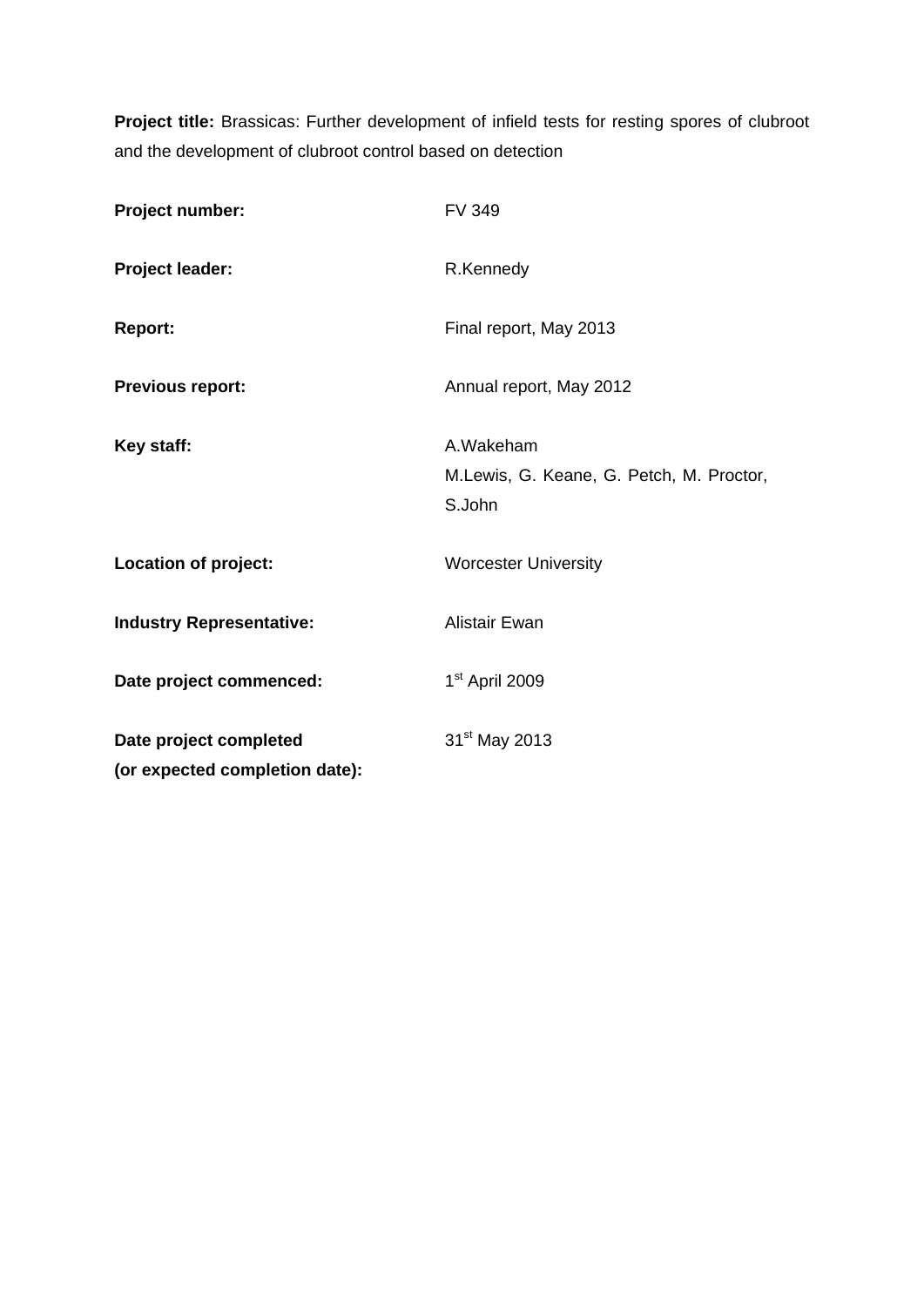# **DISCLAIMER**

*AHDB, operating through its HDC division seeks to ensure that the information contained within this document is accurate at the time of printing. No warranty is given in respect thereof and, to the maximum extent permitted by law the Agriculture and Horticulture Development Board accepts no liability for loss, damage or injury howsoever caused (including that caused by negligence) or suffered directly or indirectly in relation to information and opinions contained in or omitted from this document.* 

*Copyright, Agriculture and Horticulture Development Board 2013. All rights reserved.*

*No part of this publication may be reproduced in any material form (including by photocopy or storage in any medium by electronic means) or any copy or adaptation stored, published or distributed (by physical, electronic or other means) without the prior permission in writing of the Agriculture and Horticulture Development Board, other than by reproduction in an unmodified form for the sole purpose of use as an information resource when the Agriculture and Horticulture Development Board or HDC is clearly acknowledged as the source, or in accordance with the provisions of the Copyright, Designs and Patents Act 1988. All rights reserved.* 

*AHDB (logo) is a registered trademark of the Agriculture and Horticulture Development Board.*

*HDC is a registered trademark of the Agriculture and Horticulture Development Board, for use by its HDC division.*

*All other trademarks, logos and brand names contained in this publication are the trademarks of their respective holders. No rights are granted without the prior written permission of the relevant owners.*

The results and conclusions in this report are based on an investigation conducted over a four year period. The conditions under which the experiments were carried out and the results have been reported in detail and with accuracy. However, because of the biological nature of the work it must be borne in mind that different circumstances and conditions could produce different results. Therefore, care must be taken with interpretation of the results, especially if they are used as the basis for commercial product recommendations.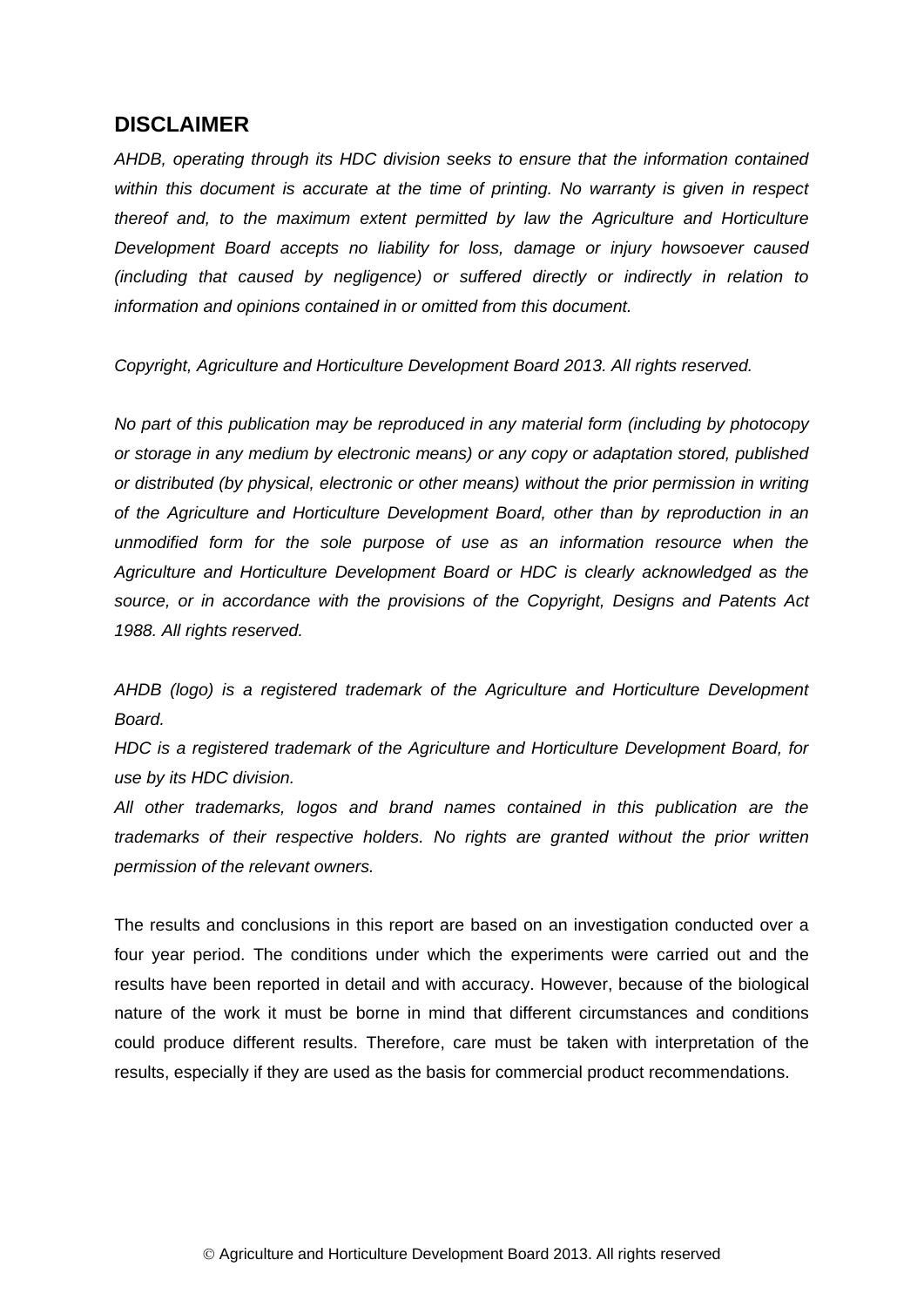# **AUTHENTICATION**

We declare that this work was done under our supervision according to the procedures described herein and that the report represents a true and accurate record of the results obtained.

| [Name]                       |  |
|------------------------------|--|
| [Position]                   |  |
| [Organisation]               |  |
|                              |  |
|                              |  |
|                              |  |
| [Name]                       |  |
| [Position]                   |  |
| [Organisation]               |  |
|                              |  |
|                              |  |
|                              |  |
|                              |  |
| <b>Report authorised by:</b> |  |
| [Name]                       |  |
|                              |  |
|                              |  |
| [Position]                   |  |
| [Organisation]               |  |
|                              |  |
|                              |  |
|                              |  |
| [Name]                       |  |
| [Position]                   |  |
| [Organisation]               |  |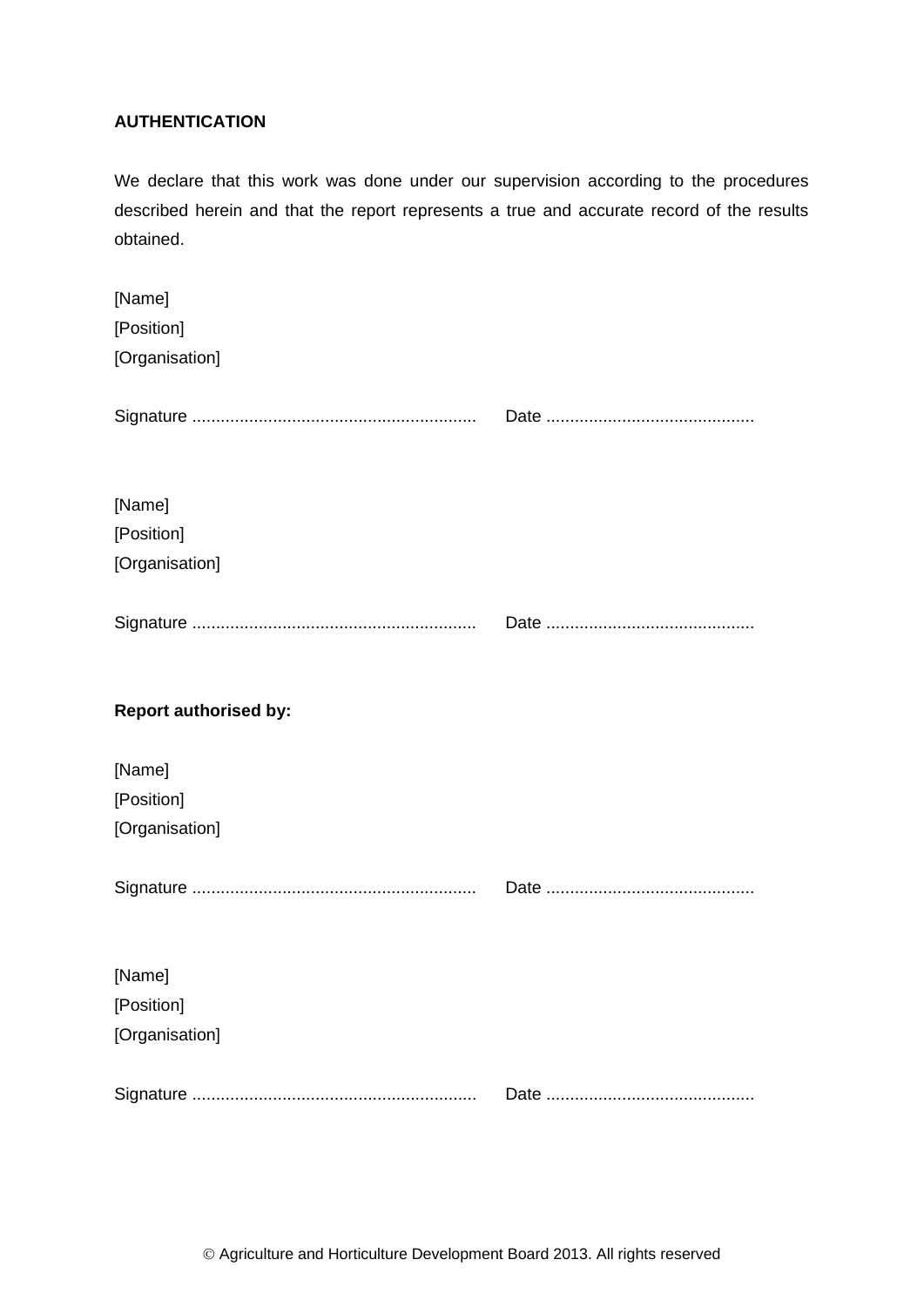# **CONTENTS**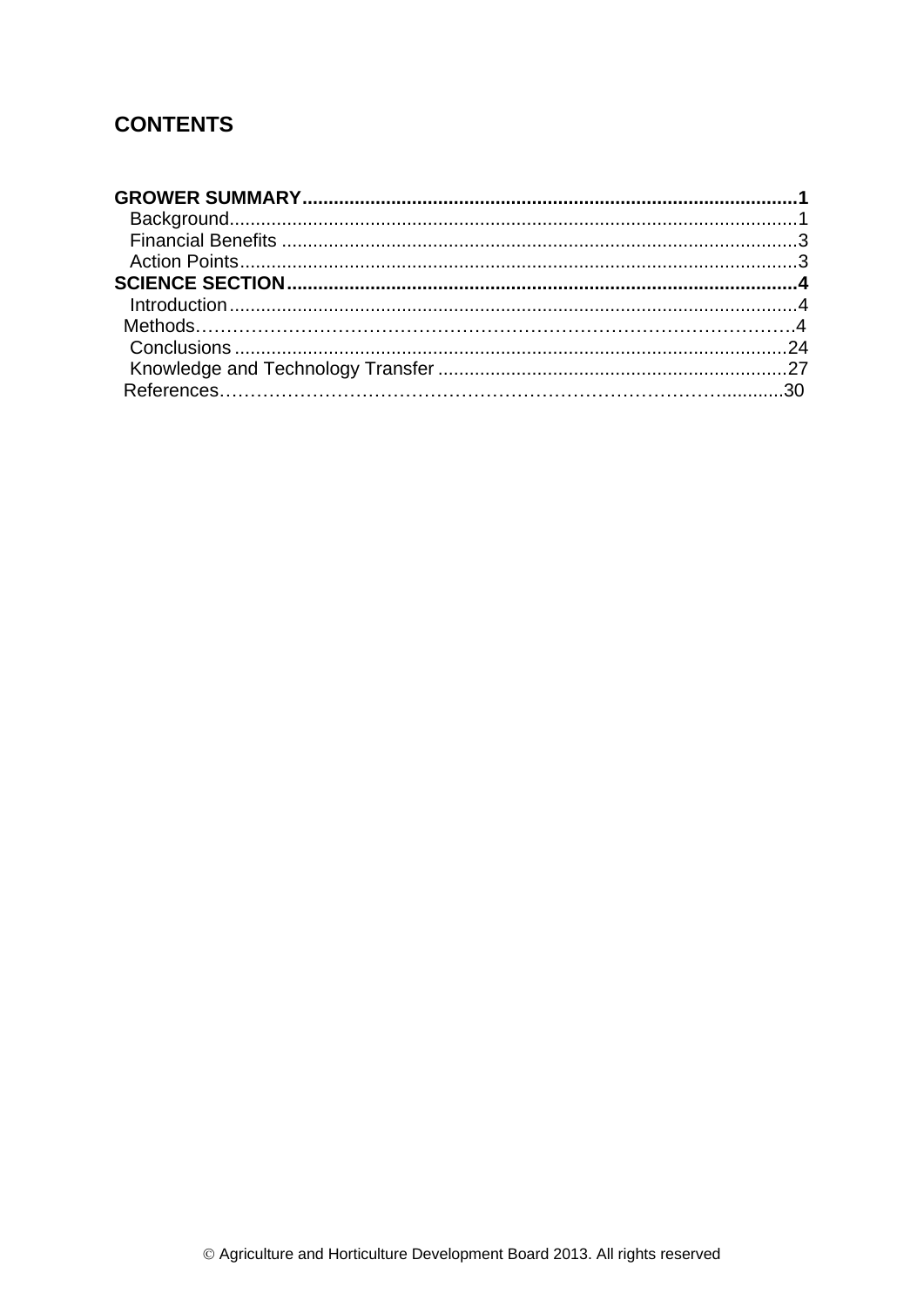# <span id="page-4-0"></span>**GROWER SUMMARY**

# **Headline**

Progress has been made towards an in-field clubroot test for Brassica growers.

# <span id="page-4-1"></span>**Background**

Brassica crops are of high economic importance in the United Kingdom. One of the main diseases affecting Brassica crops is clubroot, caused by the soil-borne organism *Plasmodiophora brassicae*. Mild clubroot infections lead to slowed growth and delayed harvesting. Severe infections result in total crop failure. Infection is easily recognisable by swelling of root tissue causing galls and club shaped structures. Clubroot resting spores are capable of inducing disease in vegetable Brassica crops years after initial infestation of the soil.

Once soil has been contaminated, clubroot spores remain viable for up to 18 years. Information on the presence or absence of clubroot in soils has been difficult to obtain because traditional methods cannot detect low levels of clubroot in soils. These methods were based on using the reaction of bait plants, however, large numbers of plants are required in these tests if small amounts of clubroot are to be detected. With the development of new detection methods based on molecular approaches the presence or absence of clubroot can be determined in most soil samples. These tests are laboratory based but require a high degree of precision by the operator. However, a competitive lateral flow device (lab on a stick) has been developed and evaluated for use in UK commercial soils for the detection of clubroot resting spores. The device was able to detect clubroot spores at close to epidemiological significant levels (10000 spores/gram of soil) in artificially infested soils.

The lateral flow device has the potential to be used in soil by field growers and in water based systems such as reservoirs and irrigation lines (for vegetable Brassica propagators). A quantitative measurement of clubroot resting spore infestation can be made using the lateral flow test device when used in conjunction with a lateral flow reader and standard curve data. This means that a prediction on whether the crop is at risk may be determined and, at what level ie low, medium or high risk.

Determining the clubroot resting spore number in soils using either a molecular or lateral flow test is an essential component in the development of an integrated disease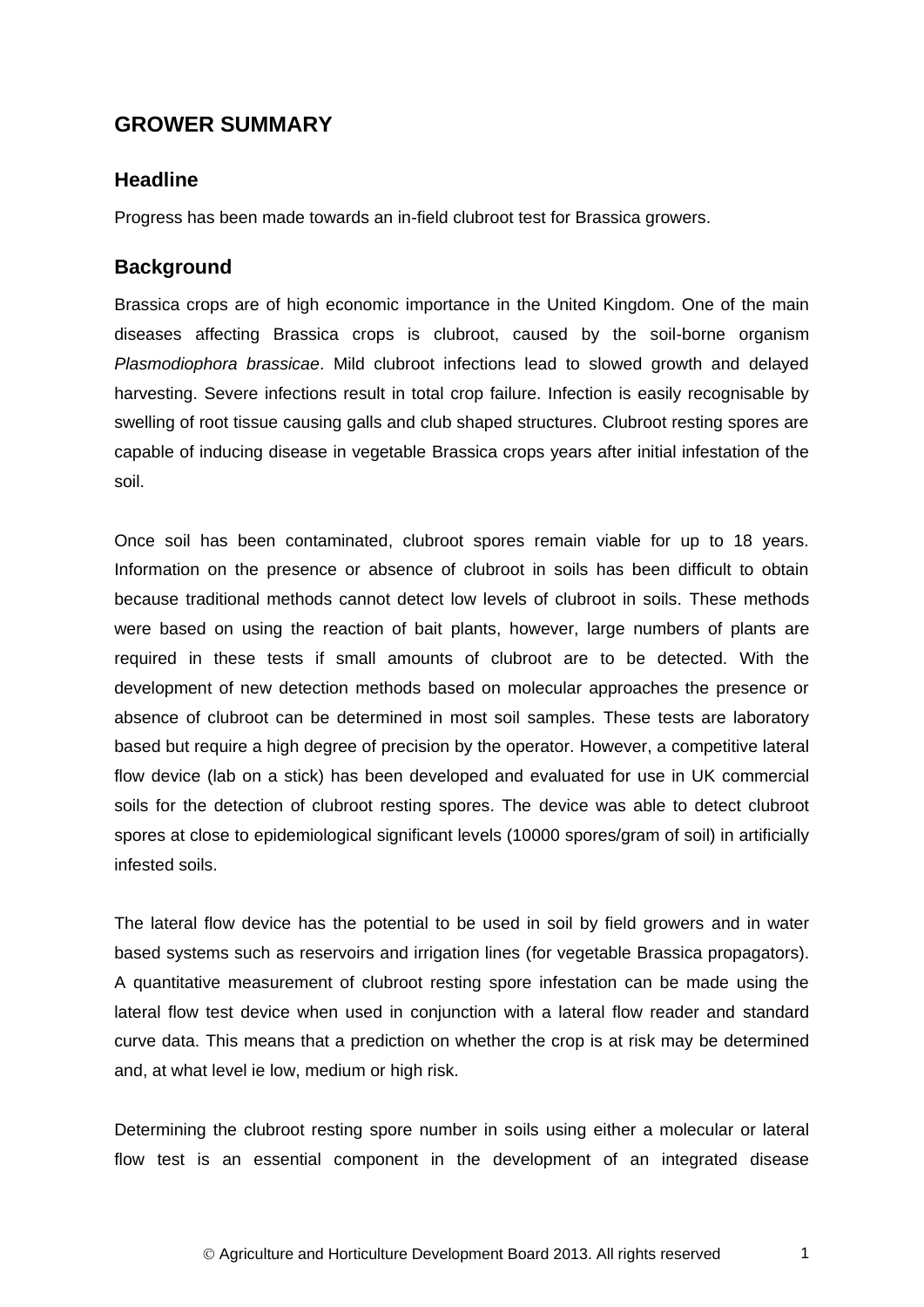management programme. Currently only two chemicals (cyazofamid – Ranman and fluazinam – Shirlan) approved for control of disease in potato crops have been demonstrated to have any potential for controlling clubroot in the field. However both these chemicals do not hold approval for clubroot control in vegetable Brassicas as their efficacy against clubroot has not yet been demonstrated. Alternative control measures are still urgently needed. Limex, a by-product of the British sugar industry [\(www.limex.co.uk\)](http://www.limex.co.uk/) was found in trials carried out over three consecutive years of the project to reduce the effect of clubroot infestation in soils on Brassica crop production. This was ahead of any other of the treatments used. An applications rate of Limex at or above 10 tons Limex ha-1 was found to be optimal in reducing clubroot disease.

### **Summary of the project and main conclusions**

A Brassica disease forecast has been under development to evaluate the potential to generate risk assessments for clubroot based on soil type, crop and clubroot resting spore numbers. In the final phase of the project the forecast has focused on three main environmental parameters: pH, calcium and magnesium. Each of which are considered significant due to their relationship in development of the disease to gall formation in the plant root. Further trials are required to establish whether the significant factors have a direct or indirect effect on clubroot disease potential. However the ability of the model to predict clubroot disease is at this point limited by the ability to predict weather patterns. Nevertheless, the model is likely to be applicable to different soils so it will be possible to work quickly towards generating risk assessments for clubroot disease based on soil type, crop and pre-planting clubroot resting spore levels.

The deliverables from this project are:

- Better detection of clubroot in the field before planting the crop.
- Detection tests which have been used "in field" to determine the level of risk to the vegetable Brassica crop posed by clubroot.
- Investigation of alternative products for clubroot control in the field.
- Initial development of a disease risk forecast for clubroot

# **Conclusions**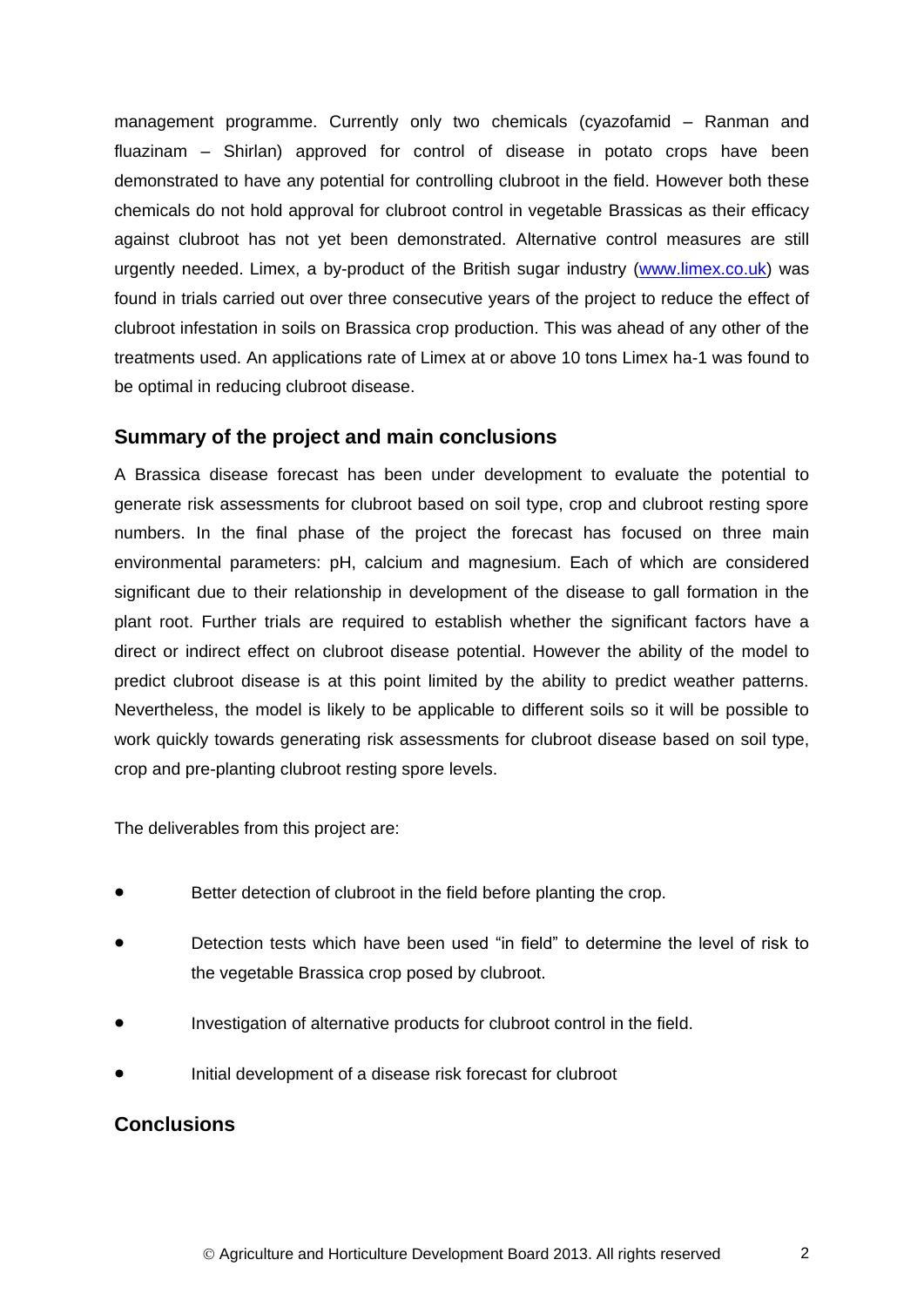- A simple 'lab on a stick' detection test, developed for the detection and measurement of clubroot spores in soil, has been evaluated in UK soils for use by the industry. A restricted UK Soils testing programme for measurement of clubroot contamination risk is offered in 2013 and 2014 to HDC members.
- A Brassica disease forecast to evaluate the potential to generate risk assessments for clubroot disease based on soil type, crop and clubroot resting spore numbers has been reviewed. Findings suggest that a risk matrix based on soil pH, Calcium, Magnesium and spore concentration could provide a useful measure of clubroot disease risk to susceptible crops ahead of crop planting.
- Limex was found in each year of the conducted field trials to improve the control of clubroot in heavily infested land and maintain marketable yields of Broccoli crops. This was ahead of any other of the treatments used. An applications rate of Limex at or above 10 tons Limex ha<sup>-1</sup> was found to be optimal.

# <span id="page-6-0"></span>**Financial Benefits**

- The usage of the detection tests for risk assessment for clubroot will improve the control of this pathogen.
- Generation of a clubroot disease forecast model based on soil type, crop and soil disease level will assist knowledge on planting risk and subsequent disease management strategies.
- New information will be available on an integrated management programme for predicting disease risk and strategies for clubroot control

# <span id="page-6-1"></span>**Action Points**

Specific action points for growers at this stage in the project include:

- Growers can have their soils tested for clubroot disease inoculum concentration ahead of testing.
- Limex can be used to assist control clubroot in affected land however it will not reduce clubroot risk in subsequent seasons.
- <span id="page-6-2"></span> $\bullet$  The optimal level of Limex required for clubroot control was found to be 10 tons Limex ha<sup>-1</sup>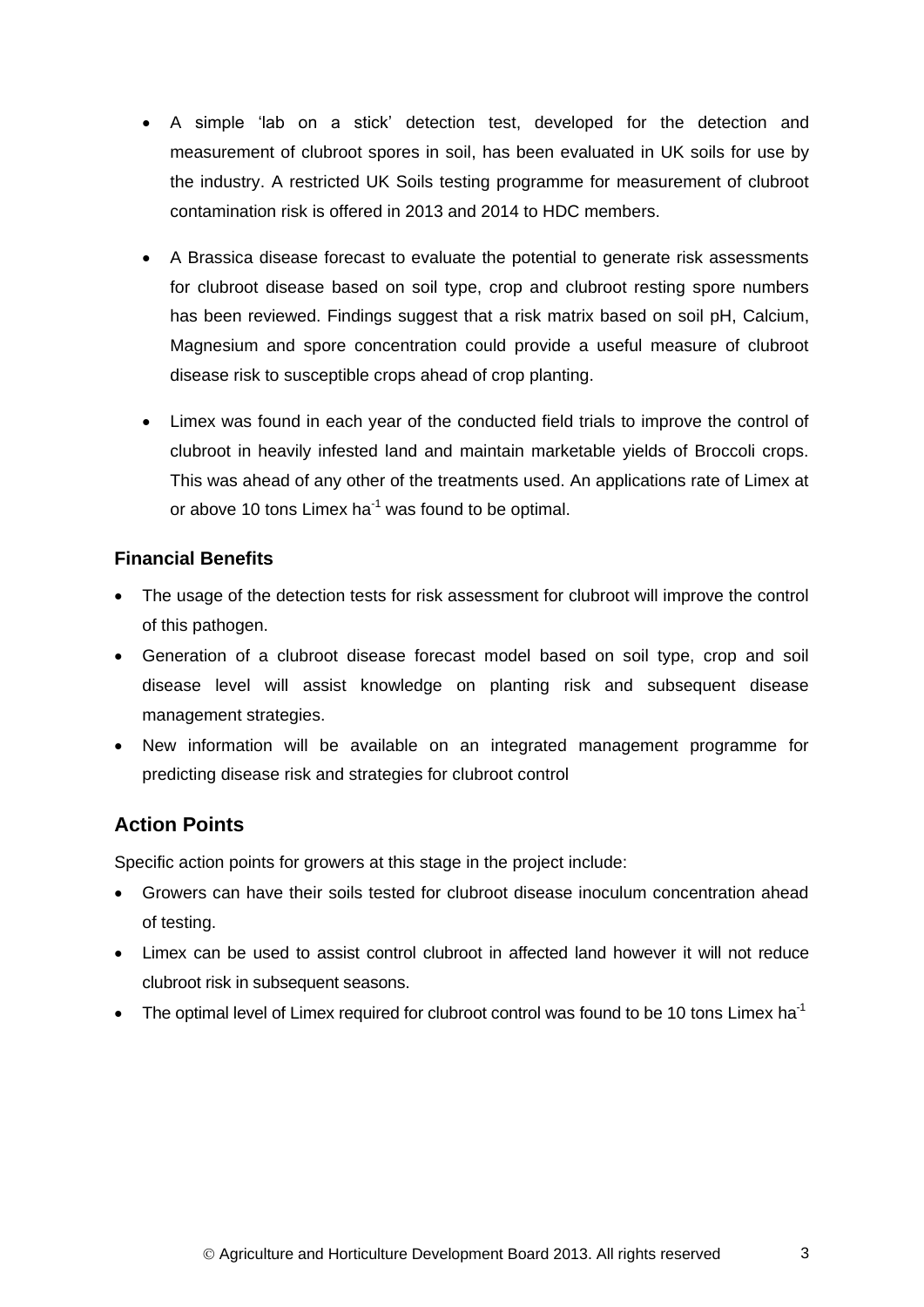# **SCIENCE SECTION**

# <span id="page-7-0"></span>**Introduction**

In the first three years, the project evaluated two diagnostic tests for the measurement of clubroot in soil. The molecular test has provided the measure/yardstick to develop and evaluate an antibody-based lateral flow test (lab on a stick). The lateral flow test has evolved to provide a field test which shows potential for the semi-quantitative estimation of clubroot resting spores in UK commercial soils. In Year 3 of the project, 53 commercial soils were assessed by each test process and there was statistical agreement between 30 of the soils. Of those soils which fell outside the confidence limit of the statistical analysis the majority were as a result of the lateral flow device over estimating the disease risk when compared to the molecular (q PCR) test. Ranking both sets of results into low, medium and high disease risk categories improved the correlation.

In Year 4, study approaches for the integrated control of clubroot continued: the use of an environmental models to assist in determining disease risk, the measurement of soils for clubroot resting spore concentration and efficacy of the ascribed control methods. These processes are described below and listed as under Year 4 project milestones.

# **Methods**

# **Milestone 1. Complete tests using typed isolates of clubroot using LFD test kits**

# *Background*

To establish the lateral flow test as a robust assessment of clubroot resting spores in soil, it is important that the technology is capable of detecting different pathotypes or races of the clubroot disease pathogen, *Plasmodiophora brassicae*.

The existence of different *P. brassicae* pathotypes is well documented and conventionally determines pathotypes based on the ability to infect and produce disease in a range of brassica cultivars which have varying degrees of susceptibility (Buczacki *et al*. 1975, Toxopeus *et al.* 1986). The objective of this experiment was to establish whether the lateral flow device was capable of detecting different typed isolates of *P. brassicae*.

### *Method*

*Lateral flow construction:* Competitive lateral flow devices comprised a 5mm membrane pad made up of a Millipore 180 Hi flow™ cellulose ester membrane cast onto 2ml Myler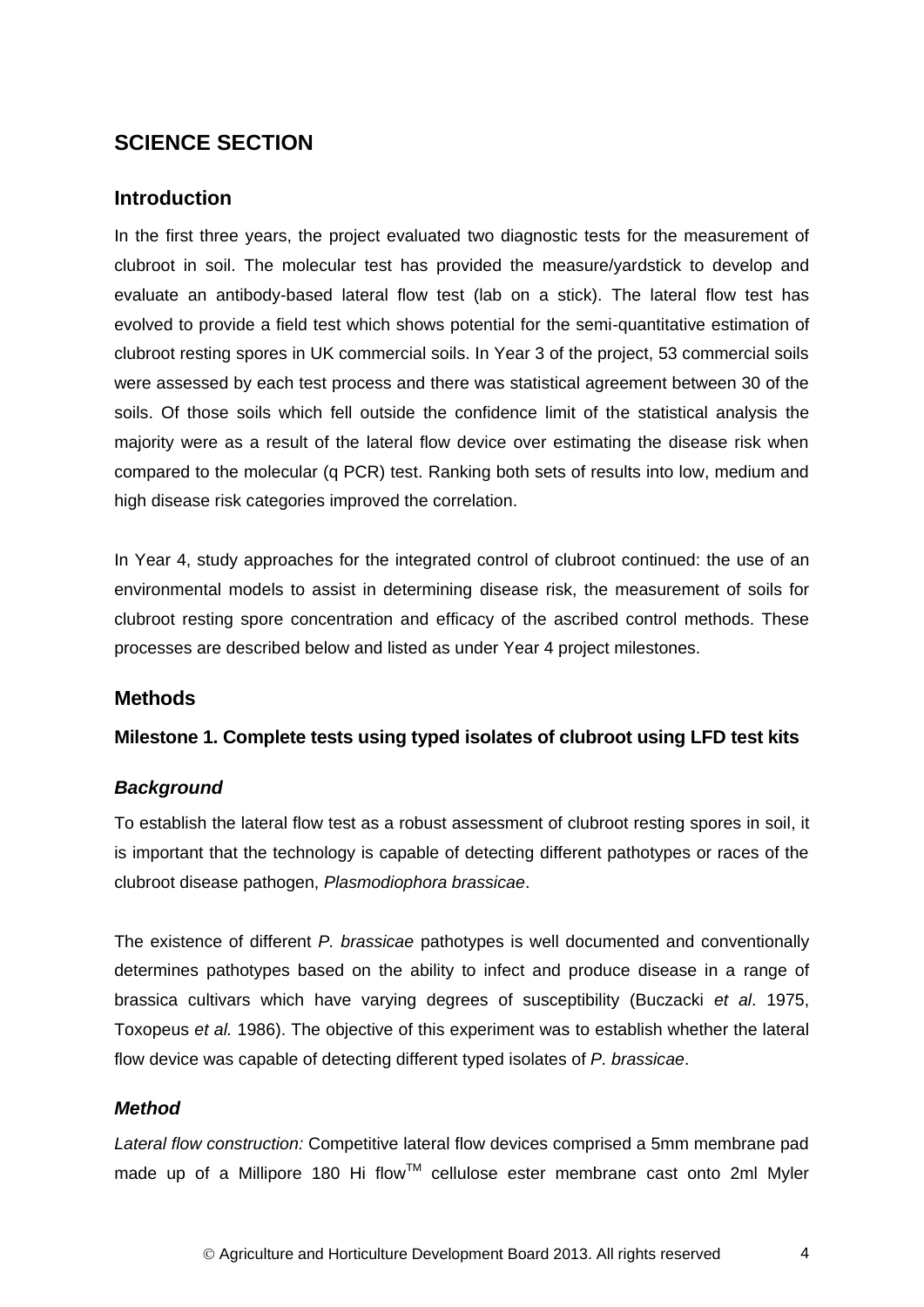membrane backing (Millipore Corp., Billerica, MA.), an absorbent pad [\(Whatman](http://www.whatman.com/) Ltd. Maidstone, Kent) to absorb any excess liquid, a filter pad [\(Whatman](http://www.whatman.com/) Ltd. Maidstone, Kent) to act as a pre-filter for the sample moving onto the membrane pad, and a conjugate pad for retaining the antibody. The membrane pad construction is seen in Figure 1 and was described previously (in Annual Report FV349, August 2010).



#### **Figure 1.** Lateral flow strip construction

Prior to full lateral flow construction, a test line of *P. brassicae* spore suspension was applied to the membrane pad. A 5µl gold anti mouse IgM solution (BA GAMM 40, British Bio cell International, Cardiff, UK) was mixed with 30µl UW 249 (1:40 dilution in conjugate buffer (0.0025M PBS, 2% trehalose, 2% BSA, 2% sucrose)) and applied to another separate pad, termed the conjugate pad. The completed LFD membrane (also referred to as the lateral flow strip) was then placed inside the plastic casing (LFD cassette) ahead of application of the test race sample.

*Typed isolates.* Within Europe it would be ideal to use typed isolates based on the ECD set. However due to the complexity and levels of resources needed to type isolates in that manner it is difficult to either source ECD typed isolates or perform typing of this nature. Rather than using the ECD set commercial companies frequently type isolates based on their ability to overcome resistance genes in their own specific Brassica cultivars. Gall tissue from six isolates typed in this manner were kindly provided by Syngenta and referred to as Race 1 to Race 6. Of these six isolates three were capable of overcoming resistance (gene breakers – races 1 to 3) and three were not (races 4 to 6).

*Sample processing:* For each of the six race samples, the galls were macerated in a blender at maximum speed for 5 minutes along with 100mL purite  $H_2O$ . The resulting suspension was filtered through four-fold muslin and divided equally across two 50mL tubes which were centrifuged at 2500rpm for ten minutes. The supernatant was discarded and the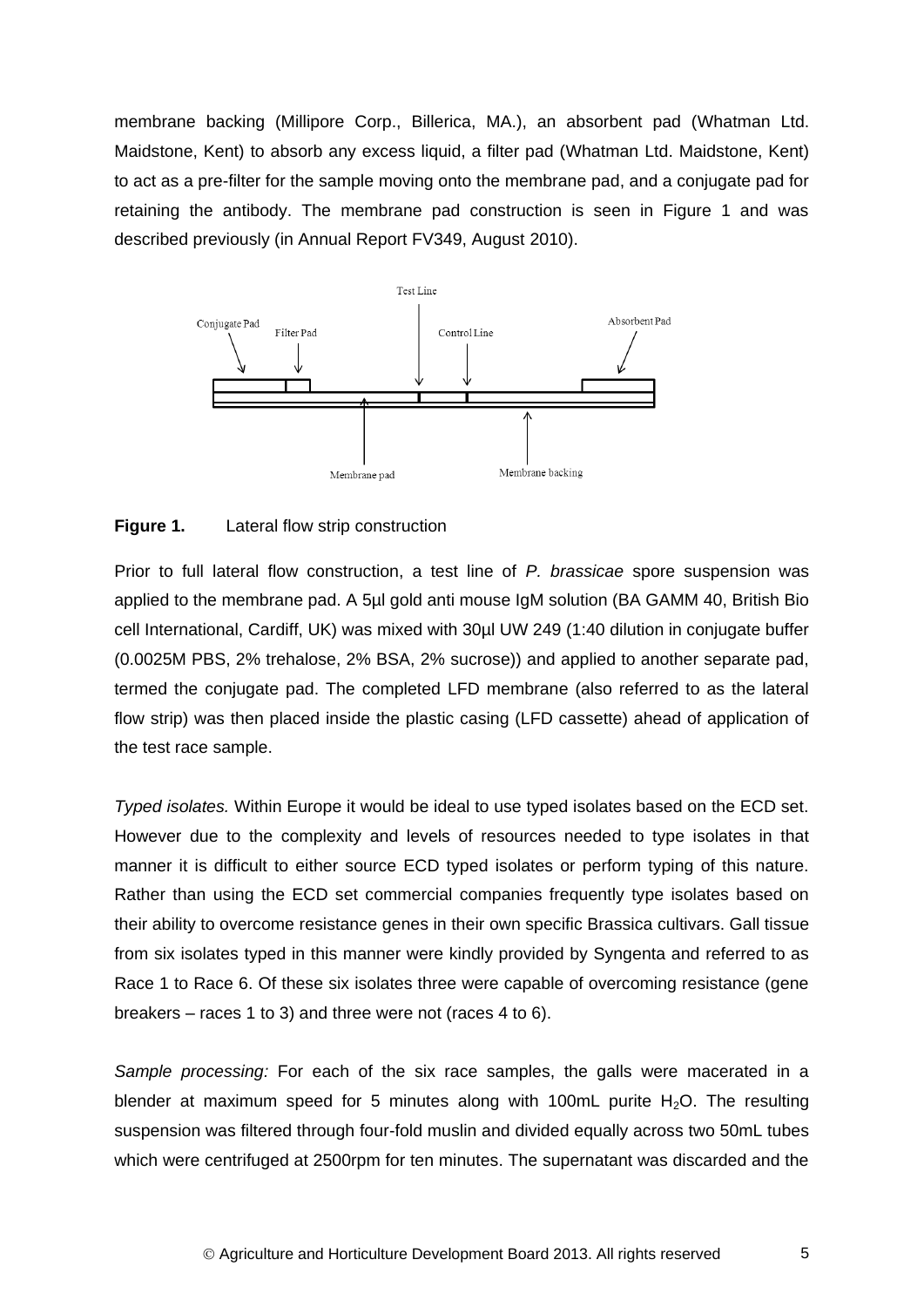spore layer on the top of the pellet collected and resuspended in purite  $H<sub>2</sub>O$  with 0.01% sodium azide. Counts of spore concentration were performed using an improved Neubauer haemocytomer and suspensions adjusted to provide ten-fold serial dilutions from 10<sup>8</sup> spores  $mL^{-1}$  down to 10<sup>2</sup> spores mL<sup>-1</sup>. Each sample was vortexed and 100µL aliquots applied to the LFD conjugate pad. Optical density (OD) was read at 30 minutes using an ESE reader device. Samples were run in triplicate and the mean OD values over the spore concentration ranges for each race were plotted (Figure 2).

### *Results*

All races were tested for a significant effect of spore concentration on OD output by oneway ANOVA. All except race 5 showed a significant effect (at least 95% confidence interval), spore concentration was only significant to OD output at the 90% confidence interval in this exception (Table 1)). When the mean ODs of all three races capable of overcoming resistance were compared to the mean ODs of those not capable of overcoming resistance, a paired t test showed there was no significant difference in OD between the two types of races ( $t = 6.2674$ , df = 7, p-value = 0.0004171).

| Race           | F value | <b>Probability</b> |
|----------------|---------|--------------------|
| $\overline{1}$ | 16.904  | 0.006276           |
| 2              | 40.207  | 0.0007204          |
| 3              | 13.033  | 0.01123            |
| $\overline{4}$ | 13.832  | 0.009863           |
| 5              | 5.3815  | 0.05946            |
| 6              | 10.401  | 0.01802            |

**Table 1.** Analysis of Variance F values and probabilities for the six *P. brassicae* races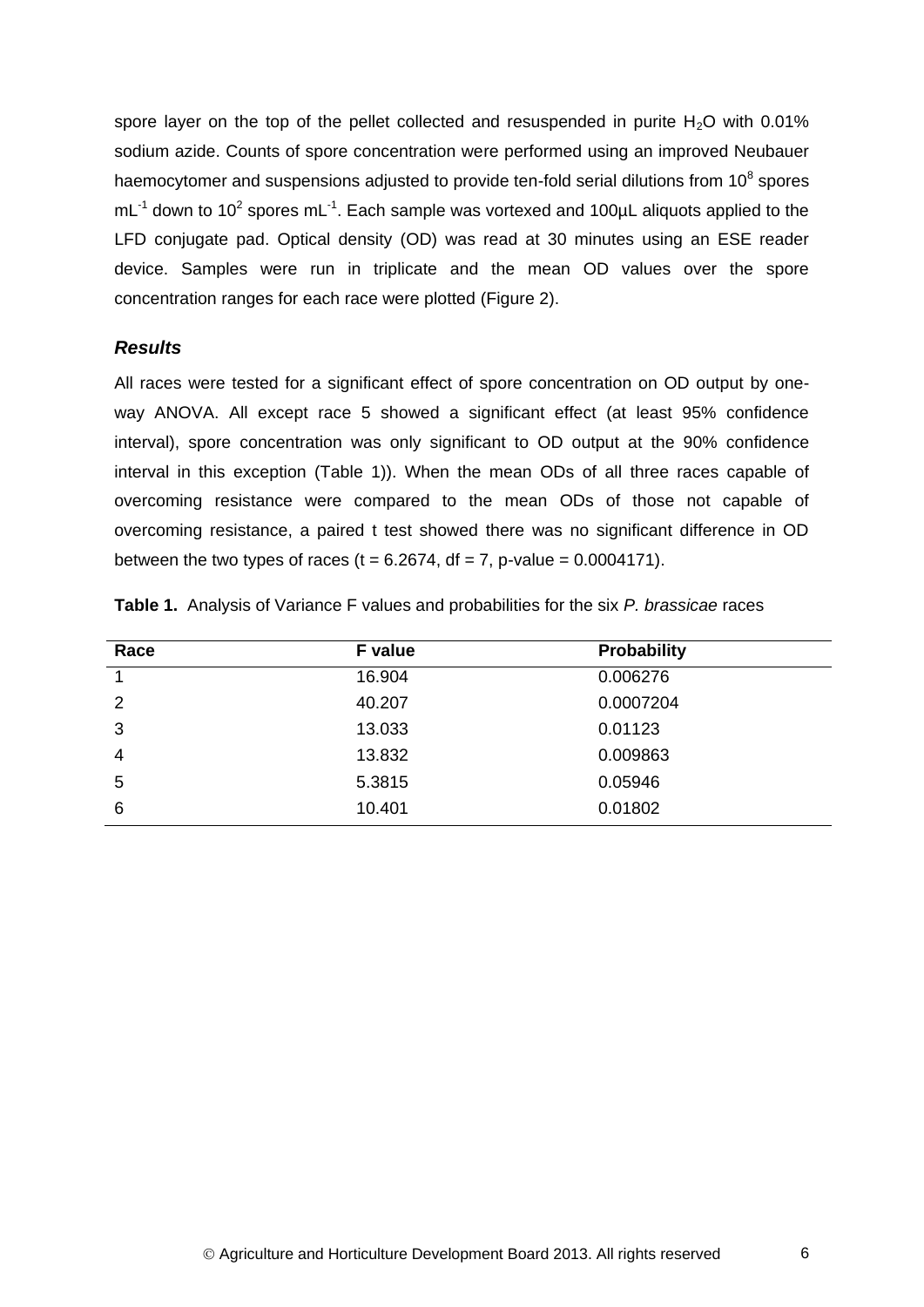

**Figure 2.** Graph to show the Optical Density (OD) recorded for six of the typed *P. brassicae* races over a range of spore concentrations

### *Conclusion*

All six races tested could be detected by the lateral flow devices, supporting the effectiveness of this assay against different pathotypes. The difference in mean optical density between the two types of races (those capable of overcoming resistance and those incapable) was not significant. Nevertheless the variation observed between the races may cause issue in providing truly quantitative results, notably observed with race 5. This could mean it would be hard to rely on the lateral flow as a completely accurate quantitative measure without further knowledge of the predominant pathotype. The relationship of the biological systems involved i.e. soil and meteorological parameters may also prove influential. Nevertheless, the results of this pathotype study supports the potential of the lateral flow test to provide a semi-quantitative estimation of clubroot resting spores in UK commercial soils.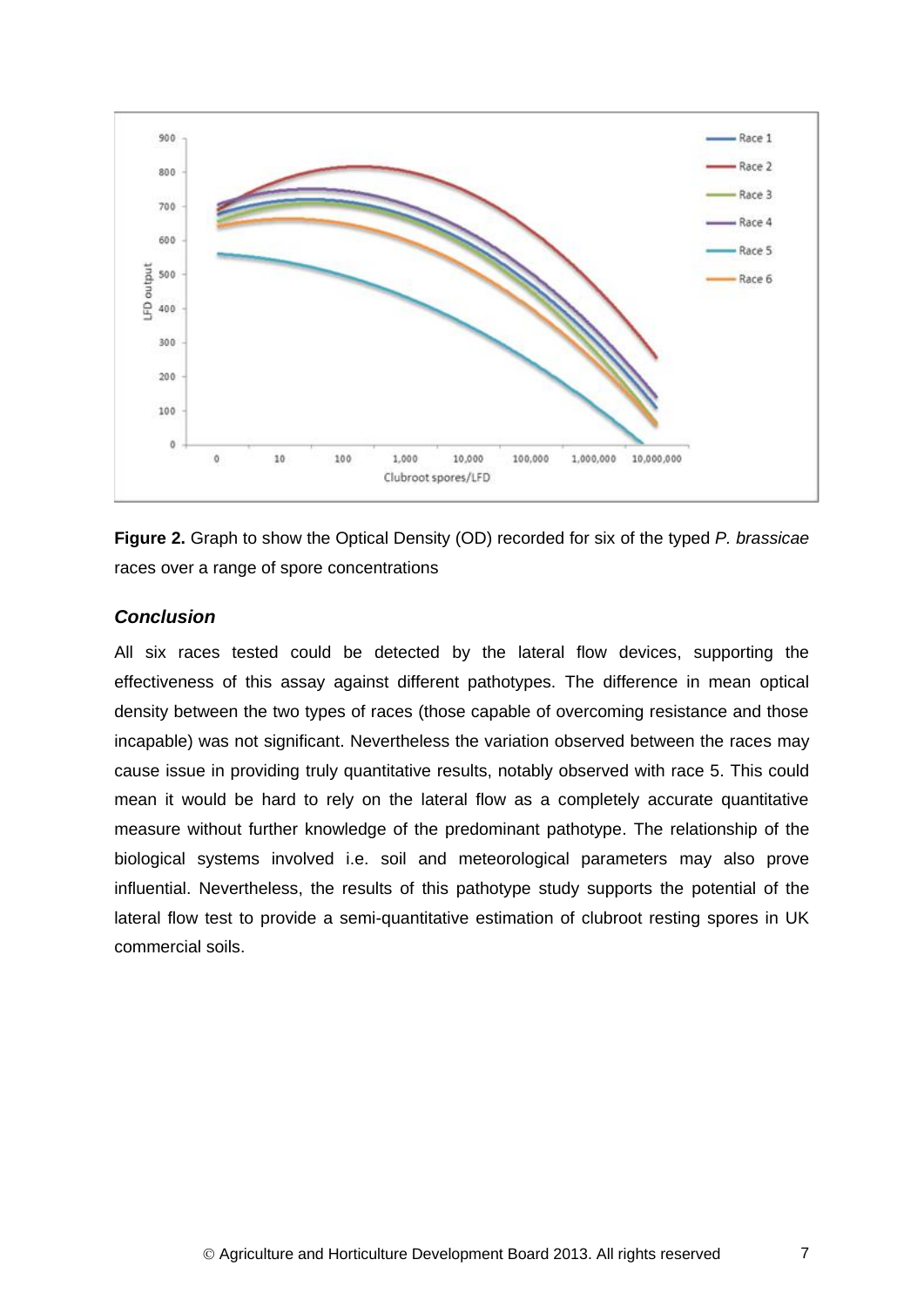# **Milestone 2. Complete field experiments in Lancashire (changed from Scotland) to investigate integrated clubroot control.**

# *Background*

Further to the field trial briefly outlined under Year 3, milestone 2 in HDC Project FV349 Annual Report 2011 (p26) the established field trial in West Lancashire investigating integrated control measures for clubroot disease was completed. The trial was similar in design to previously detailed trials and incorporated four treatments; two lime based treatments and two biological control agent treatments. The effect of these as integrated control measures for clubroot disease is discussed below.

### *Methods*

*Clubroot Trial Design.* Following a preliminary soil sampling in late May 2012 to assess the level of clubroot spores, the experiment was established at a site with a history of brassica cropping near Hooton, Wirral, on a typical stagnogley soil of the Clifton series. From assessment by the Soil Survey of England and Wales this series comprises slowly permeable seasonally waterlogged reddish fine and coarse loamy soils, and similar soils with slight seasonal waterlogging. Some deep coarse loamy soils seasonally affected by groundwater are also included

*Soil physical parameters taken at Hooton*. Soil was air dried and milled before wetting with water and the pH measured electrometrically. Soil (10g) was placed into a 50ml container with 25ml distilled water. The suspension was shaken immediately and at frequent intervals for 15 minutes. A pH meter electrode calibrated with standard buffers was lowered into the suspension to a depth of 1cm and the pH recorded after 30 seconds. Rainfall (mm) was also recorded at the trial site.

*Measurement of Environmental Conditions.* Measurements of air temperature, humidity, leaf wetness, soil temperature and rainfall were collected at 30 minute intervals from when the logger was sited at the experimental area, using an Aardware Smaartlogger. Measurements were downloaded by GSM portable phone Link (Aardware, Kingston upon Thames). The logger was powered by a 12 V battery. Soil pH, moisture content, mineral nitrogen and cation exchange capacity were taken from three deep core soil samples collected across the experimental site.

*Crop and Planting information.* The fertilizer and crop protection inputs for the crop were as for commercially produced crops in adjacent fields*.*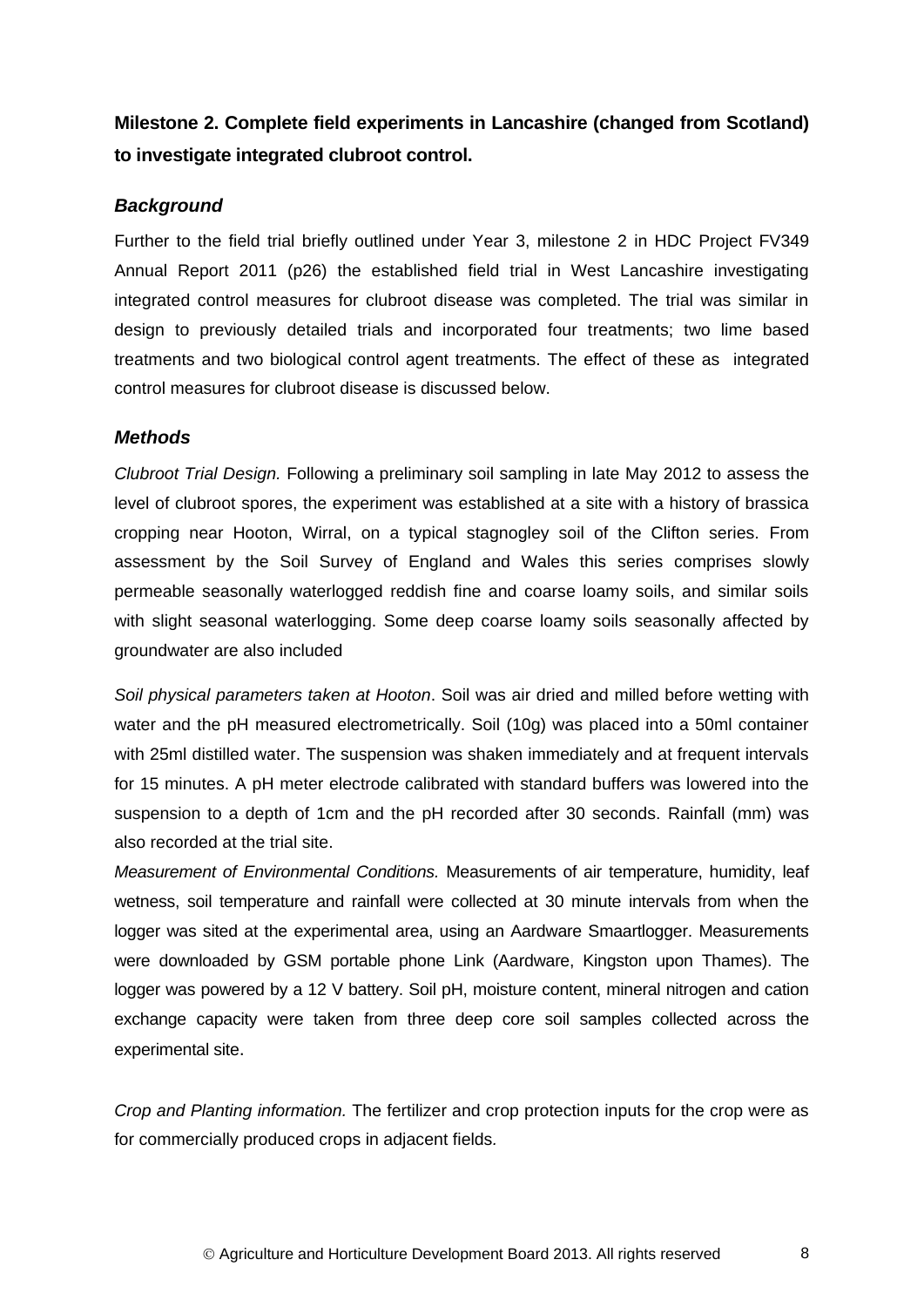*Field Plantings and treatment application methods*. Each treatment plot, nominally of area 50 square metres, comprised three beds of 15 metre length, with two plant rows per 56 inch bed, and plants spaced at 18 inches apart. The test lime product and standard lime were applied by hand on 28 June 2012 and after mechanical incorporation commercially raised cauliflower cultivar Boris F1 was planted on 5 July 2012. Transplants treated by drenching were planted by hand the same day. Treatment layout is shown in figure 3.

Drenched transplants were treated with Serenade ASO (BASF) at 10 litres of product per hectare in the minimum volume of water for spraying (400 litres per hectare). Transplants in Hassy trays were steeped for one hour in a solution of sufficient depth to cover the Hassy trays.

Where appropriate, plots planted with drenched transplants were sprayed with Serenade ASO at a rate of 10 litres of product per hectare in 400 litres water per hectare. Application was by conventional knapsack sprayer with a twin nozzle lance.

| E | Guard | <b>Untreated</b>                     | Guard | <b>Standard</b><br>lime              | Guard | <b>Test Lime</b><br>Product          | Guard | <b>Serenade</b><br>drench            | Guard | <b>Serenade</b><br>drench &<br>spray | Guard |
|---|-------|--------------------------------------|-------|--------------------------------------|-------|--------------------------------------|-------|--------------------------------------|-------|--------------------------------------|-------|
| D |       | <b>Standard</b><br>lime              |       | <b>Serenade</b><br>drench            |       | <b>Untreated</b>                     |       | <b>Serenade</b><br>drench &<br>spray |       | <b>Test Lime</b><br><b>Product</b>   |       |
| C |       | <b>Test lime</b><br>product          |       | <b>Serenade</b><br>drench &<br>spray |       | <b>Serenade</b><br>drench            |       | <b>Standard</b><br>lime              |       | <b>Untreated</b>                     |       |
| в |       | <b>Serenade</b><br>drench            |       | <b>Test lime</b><br>product          |       | <b>Serenade</b><br>drench &<br>spray |       | <b>Untreated</b>                     |       | <b>Standard</b><br>lime              |       |
| А |       | <b>Serenade</b><br>drench &<br>spray |       | <b>Untreated</b>                     |       | <b>Standard</b><br>lime              |       | <b>Test lime</b><br>product          |       | <b>Serenade</b><br>drench            |       |
|   |       |                                      |       | 2                                    |       | 3                                    |       |                                      |       |                                      |       |

**Figure 3.** Randomisation of plot treatments at Hooton. Treatments were; Untreated, Standard lime, Limex, Serenade drench, Serenade drench & spray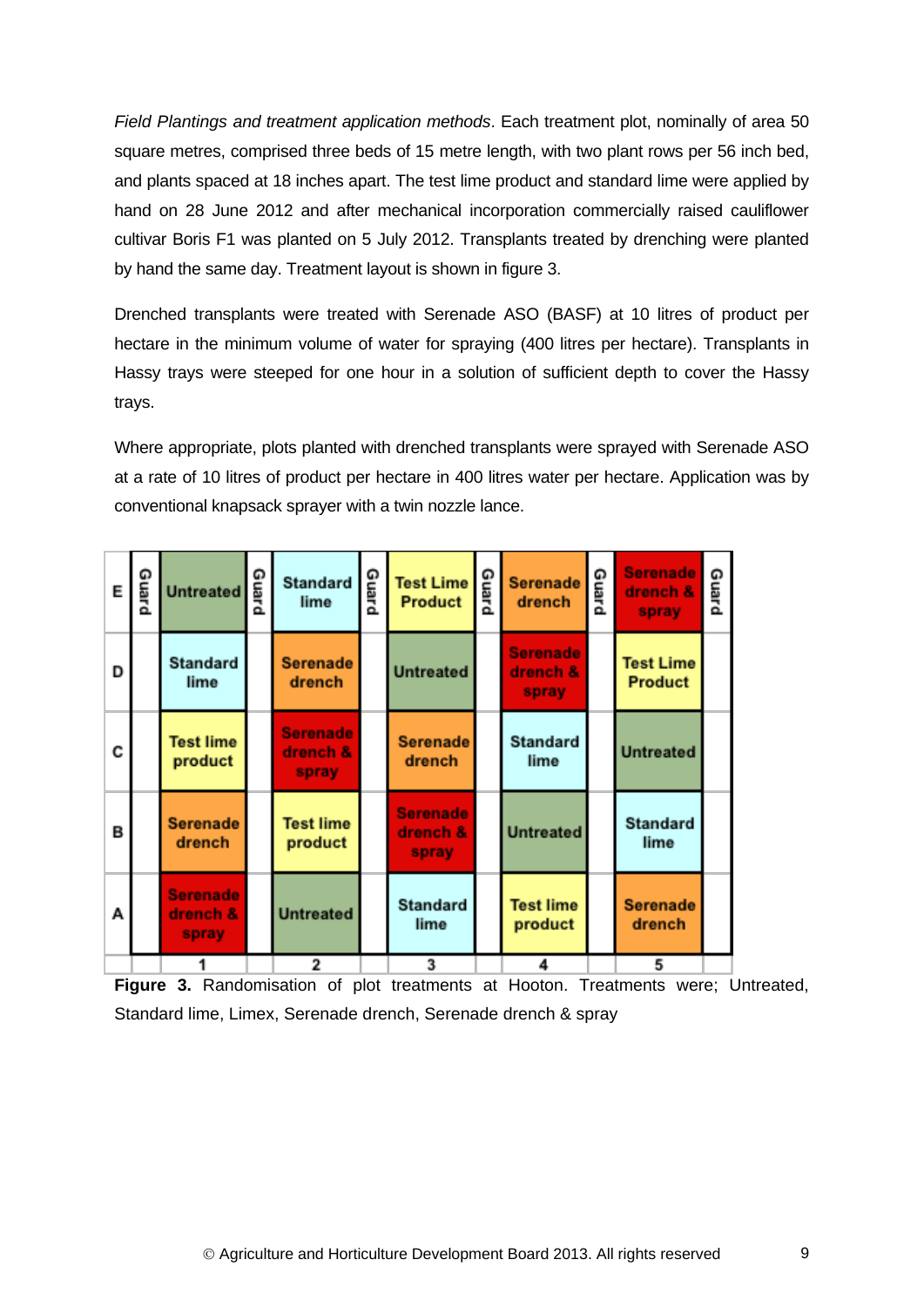*Clubroot Gall assessment*. The numbers of clubroot galls on plant roots in each trial plot were assessed on one occasion 7 weeks after transplanting. Plants were chosen at random from each treated area of each plot. Root systems were removed intact and after careful washing the numbers of clubroot galls on the roots of two plants per plot were counted.

*Determination of clubroot resting spore concentration in soil using molecular methods.* Soil DNA was extracted from sieved air-dried soil samples using the MOBiol UltraClean Soil DNA Isolation kit according to the manufacturer's instructions (MoBio Laboratories, POBox 606 Solana Beach, California). The vortex stage was replaced by three steps on a FastPrep® Instrument (QBiogene, Irvine, CA) at speed 5.5 for 25 seconds with samples resting on ice between steps. A polyvinylpolypyrrolidone (PVP) DNA cleanup was made on all DNA extracts using a protocol modified from Klemsdal *et al.*, (2008), where BioRad spin columns were placed in 2ml Starstedt tubes and filled to the shoulder with PVP. The PVP was rehydrated with 500µl molecular grade  $H_2O$ ) and left to hydrate at room temperature for 5 minutes. Columns were then centrifuged for 3 minutes at 1500 x g. Flow through was discarded, and the rehydration and centrifugation steps then repeated. A further centrifugation of 1 minute at 4500 x g was subsequently made and the columns placed in clean 1.5ml low-bind Eppendorf tubes. Aliquots of 100µl of DNA extract were applied to the surface of the PVP and incubated at room temperature for 5 minutes. A final centrifugation step of 3500 x g for 3 minutes eluted the DNA.

*P. brassicae*-specific primers designed to amplify within 18S and ITS1 regions of *P. brassicae* rDNA were used in DNA amplification within a 20µl reaction mix comprising Lightcycler® 480 Sybr Green 1 Master (Roche Diagnostics, Burgess Hill, UK), primers, molecular grade  $H_2O$  and DNA. The soil samples were run against a series of standards and absolute quantification analysis, based on the second derivative maximum method, was used to quantify the number of *P. brassicae* spores per gram of soil (Van Guilder *et al.*, 2008).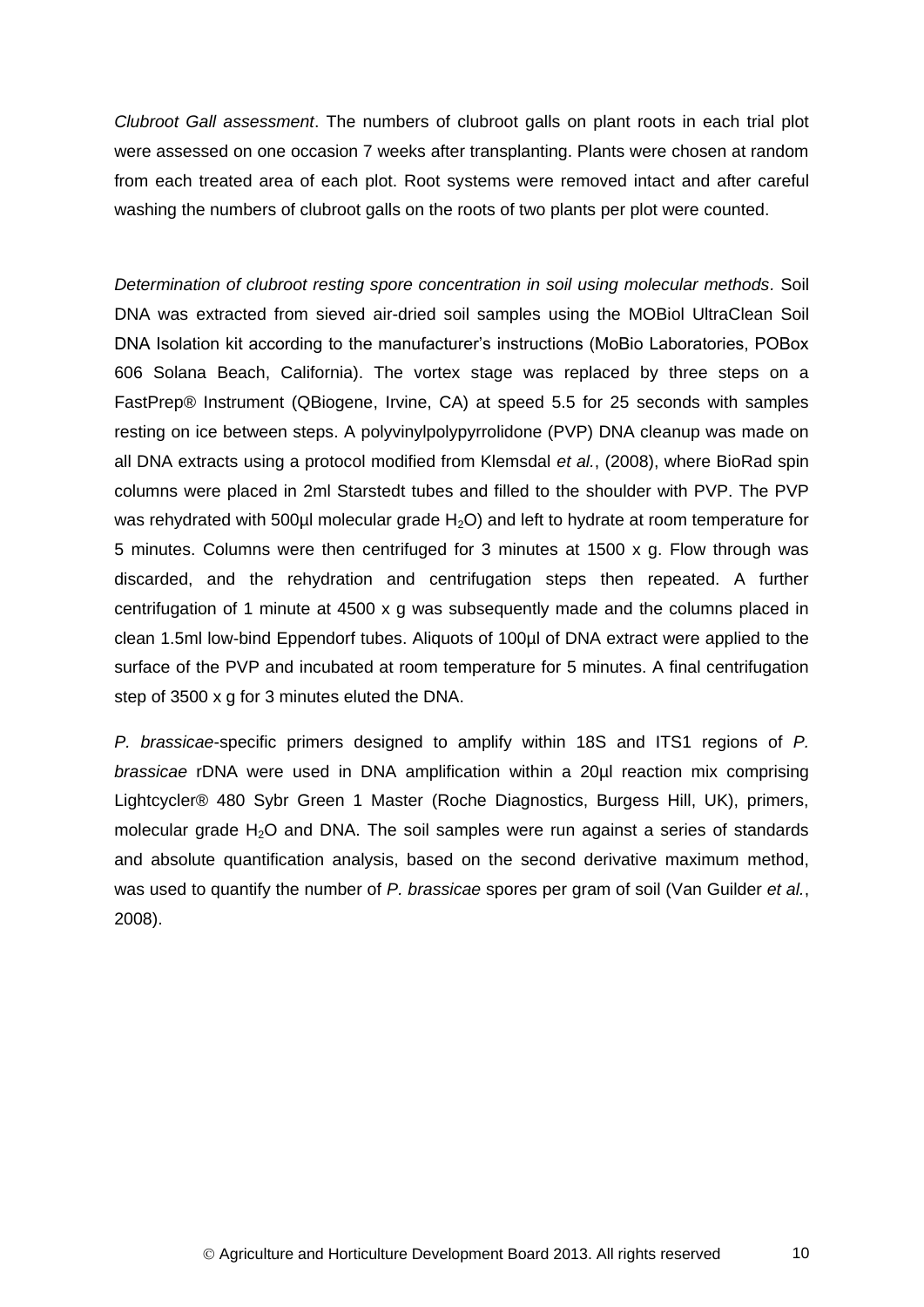### *Results*

*Rainfall at Hooton 2012*. The rainfall recorded at the Hooton trial site is shown in Figure 4. Rainfall was high during the cropping period. From  $12<sup>th</sup>$  July to the end of the month a total of 64.2mm of rain was recorded. A further 90mm of rain fell during the month of August. From the beginning of September until crop harvest on  $25<sup>th</sup>$  September a total of 144mm of rain fell.



# **Rainfall at Hooton 2012**

**Figure 4.** Rainfall at Hooton 2012 (mm)

*Numbers of clubroot galls recorded in treated plots.* The results in Figure 5 show the number of clubroot galls on plants 7 weeks after transplanting. Galls were counted and means calculated from the results per plant in each treatment. High average numbers of galls were recorded on plant roots, reflecting the inherent high level of soil infestation by clubroot spores and the unusually wet growing season. Nevertheless, the numbers of visible galls in plots treated with Limex at 10t/Ha were reduced by almost 50% compared to the untreated plots. The standard lime treatment gave a small reduction in gall numbers, in the region of 20%, although this treatment was applied in sub-optimal conditions for this type of liming material. A mean clubroot gall numbers of 16 were observed on plants from the untreated plots. Of significant, Serenade when used as a drench alone, reduced galls per plant to 6.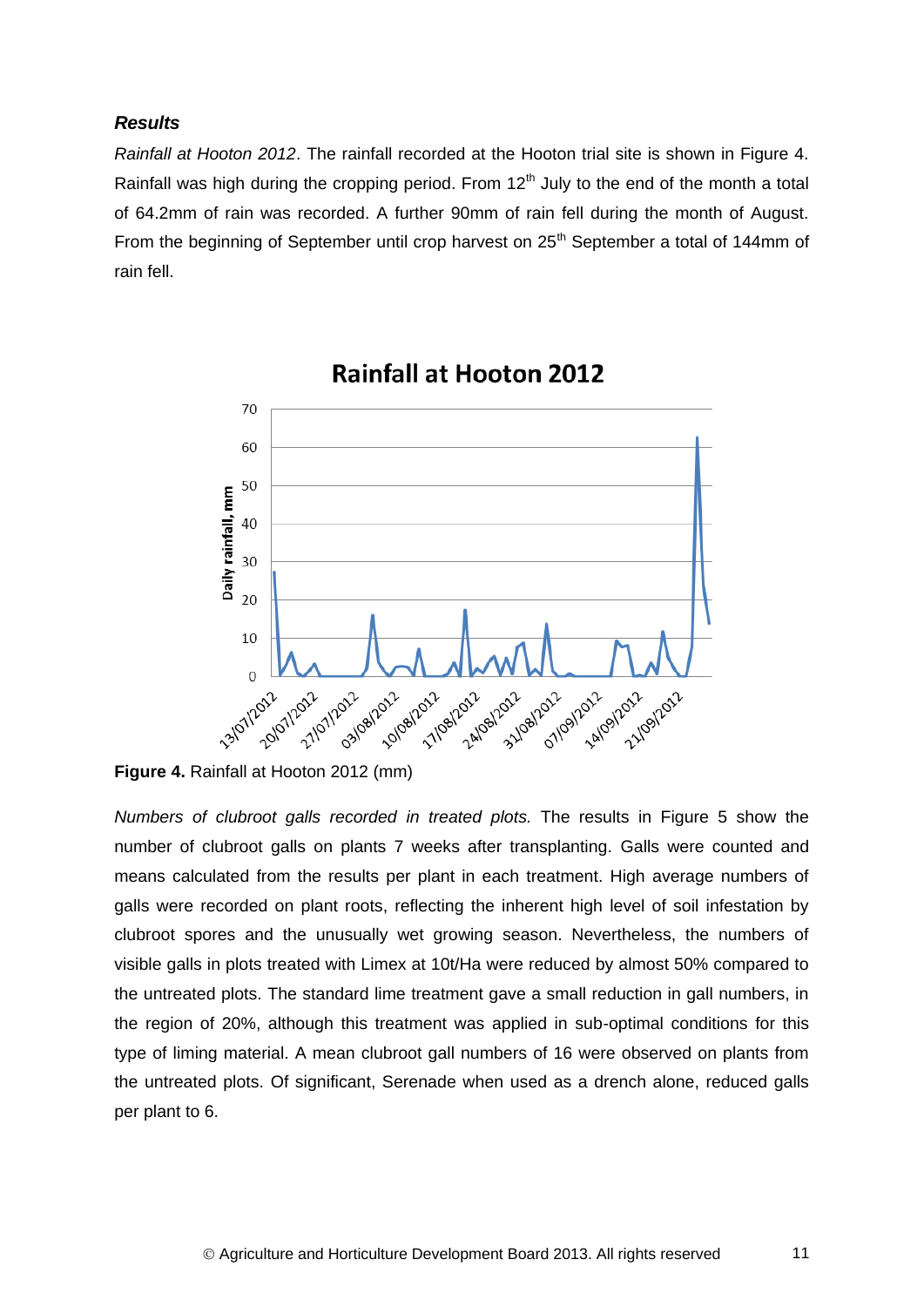

Mean number of galls per plant

**Figure 5:** Mean number of clubroot galls per plant 7 weeks after transplanting at Hooton 2012

*Estimation of pH in trial plots at Hooton 2012*. Application of Serenade to plants as a drench or as a combined drench and spray had little effect on the mean pH value in comparison to the untreated control throughout the trial. Standard lime and Limex treatments of plots increased the mean pH observed in soil samples when compared to samples from the untreated plots (Figure 6). The Limex treatment maintained the increased pH for the period.



pH values in plots at Hooton, Wirral

**Figure 6.** The pH values recorded in soils at Hooton 2012

*Estimation of clubroot spore numbers in trial plots at Hooton 2012.* The numbers of clubroot spores per gram of soil in the plots was very high at the start of the trial (Figure 7). This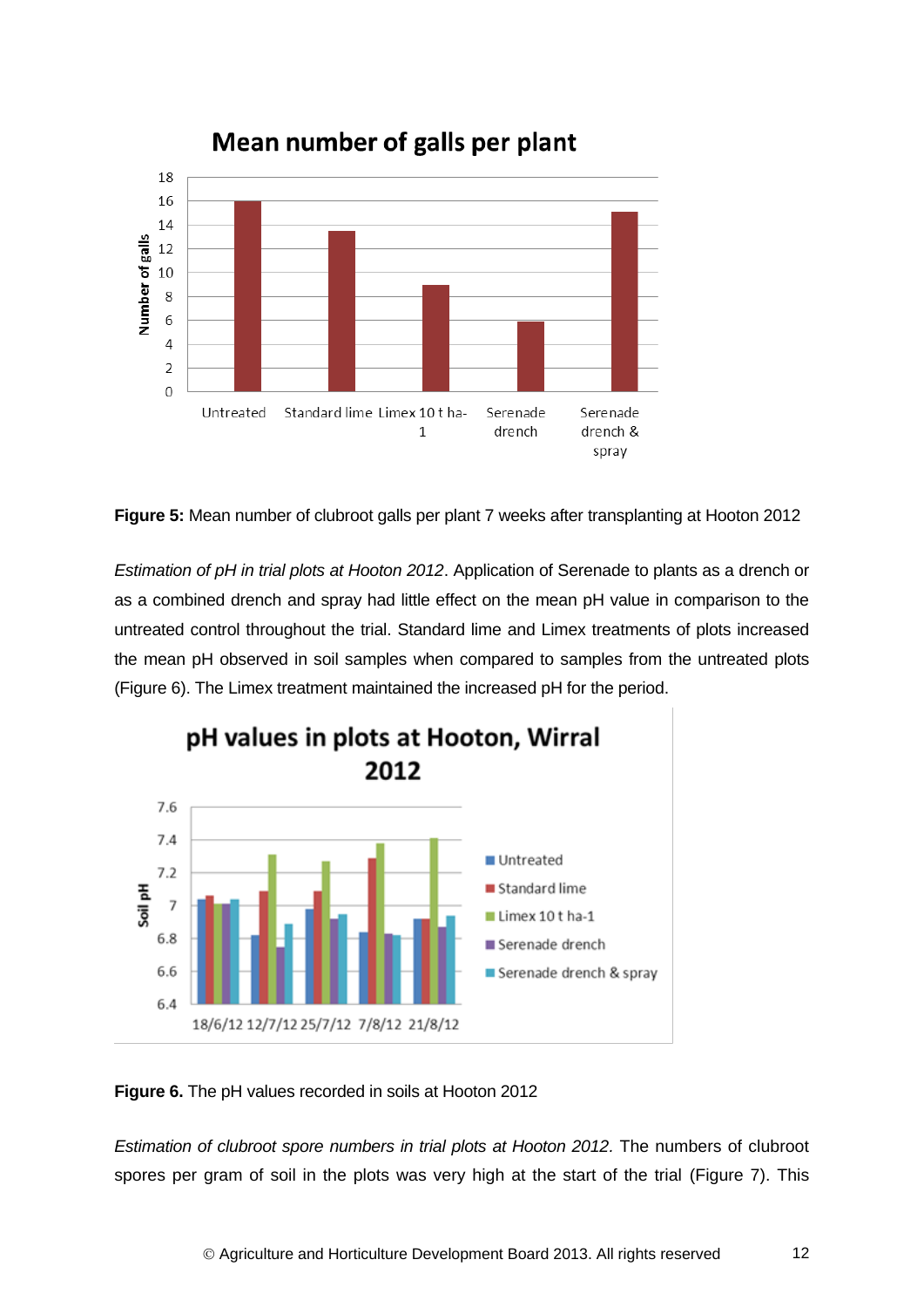reflected the very favourable conditions (wet and mild) and the intensive previous cropping pattern of the trial plot used in 2012. At the 18<sup>th</sup> June both the standard lime treatment and the Limex treatment reduced the initial incidence of clubroot in the soil after planting. However by the 12 July 2012 sampling period the soil samples taken from both the standard lime treatment and the Limex treatment showed little difference in clubroot in comparison to the untreated controls and serenade treatments. The amount of clubroot in the soil increased significantly when soils were tested on the 18 June 2012. At the next sampling date (25 July 2012), the clubroot concentration in the standard lime and serenade drench/spray soil samples continued to increase whilst those in the Limex, untreated and Serenade drench treatments decreased.



**Estimation of clubroot spore numbers in soil** 

**Figure 7.** Clubroot resting spores per gram of soil in field trial at Hooton 2012

### *Marketable Yield of Cauliflower at Hooton 2012*

Figure 8 shows the marketable yield of cauliflower in experimental plots at Hooton in 2012. There was no marketable yield of cauliflowers in treatments other than those given standard lime or Limex. The number of plants surviving at 18 September, as a percentage of the number of plants established by 7 August (25 days post planting) is shown in Figure 9. The presence of clubroot affected the survival of transplants used in each treatment.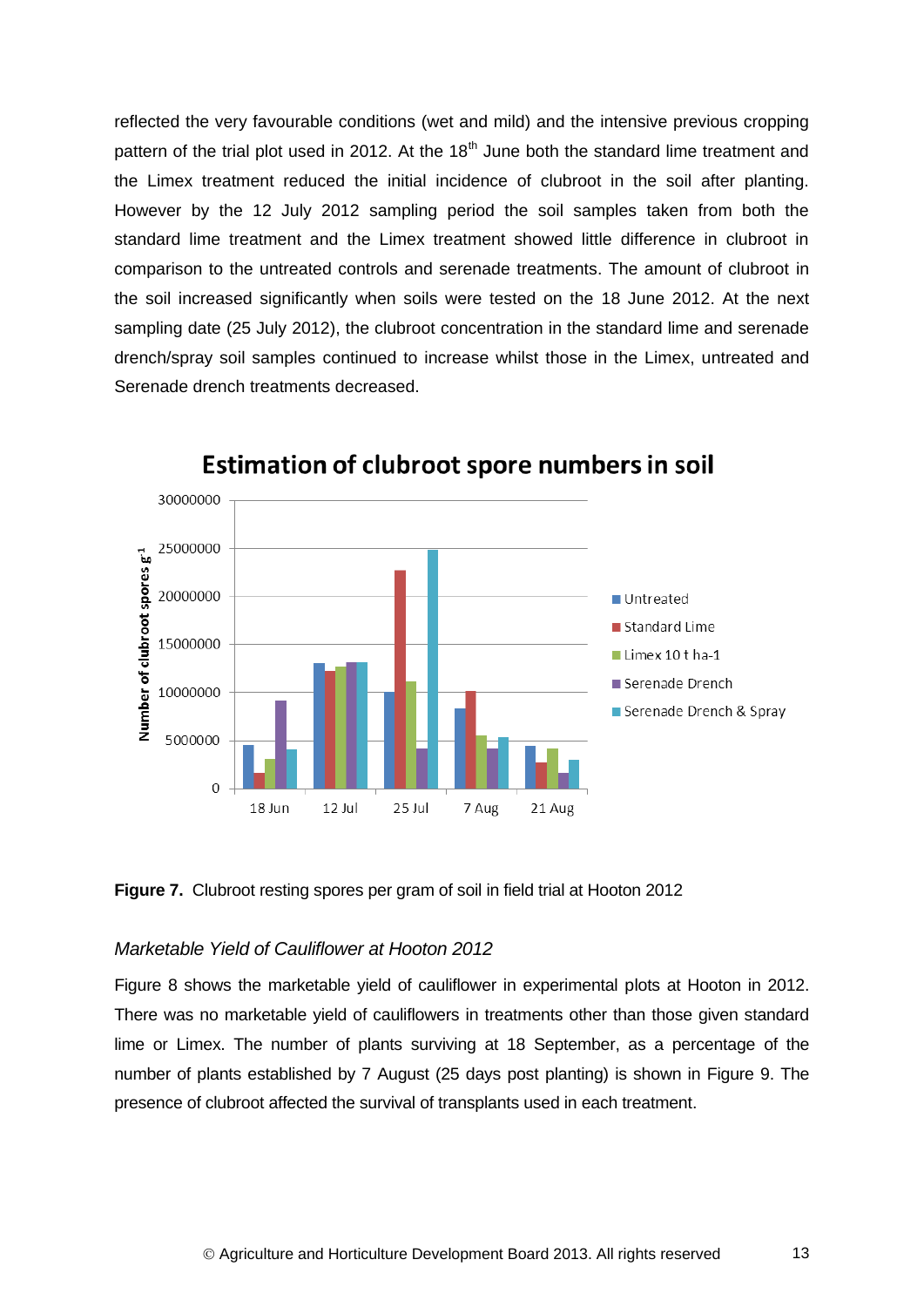

**Figure 8.** Marketable yield of Cauliflower in plots at Hooton 2012



% of plants surviving, 82 days post-planting

### **Figure 9.** Percentage of plants surviving, 82 days post-planting at Hooton 2012

### *Discussion*

A high level of clubroot was observed at the start of the trial at Hooton, Lancashire. All plants were affected by clubroot and significant numbers died during the cropping season. The application of Serenade as a drench significantly reduced the incidence of clubbing when galls were assessed at seven weeks after transplanting. However only the Lime and Limex treatment provided some marketable plants.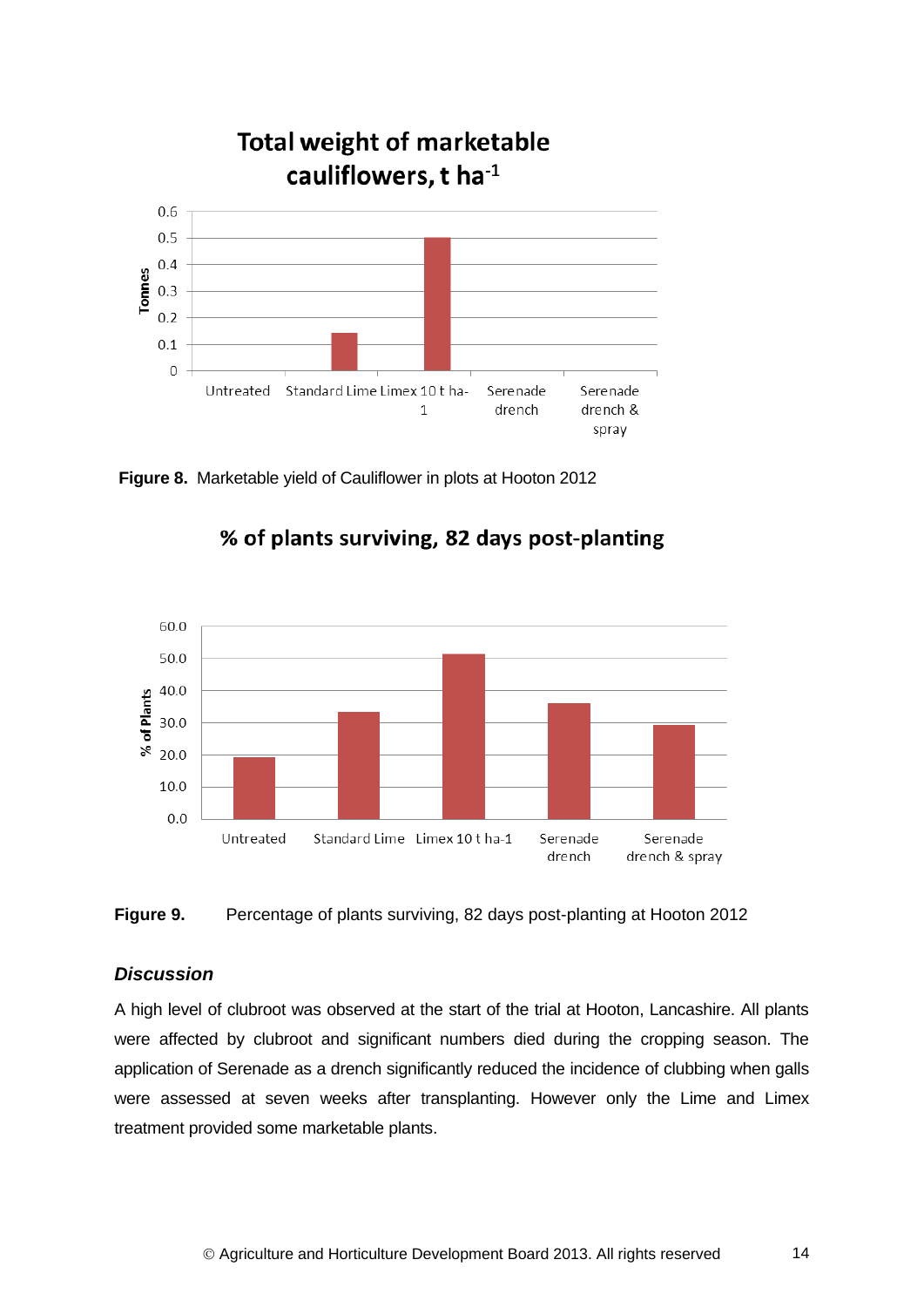The results confirm the findings reported for the clubroot trials conducted in 2009 and 2010 at Crail in Scotland. Of the treatments used, Limex proved most efficient in reducing the impact of clubroot disease on plants sown in heavily infested soils. In each of the trials (2009 – 20012) the application of Limex raised the pH of soils but to a level which would be acceptable for clubroot infection and development. This would indicate that other factors within the product application provide an inhibitive action towards disease progression.

# **Milestone 3. Produce risk assessments for soil types based on optimised models and initial clubroot resting spore contamination in vegetable Brassicas and OSR.**

### *Background*

Previous work had investigated the effect of environmental factors on the number of *P. brassicae* spores in soil before and during cropping. From this it had been established that DNA levels indicate resting spore numbers. Fluctuation of levels during the growing period were most likely to be due to germination of *P. brassicae* zoospores from the existing resting spore population and the subsequent infection of the host brassica root tissue. Factors which showed significant relationship with the spore numbers had been investigated with linear regression, however here further work was performed by the collation of additional data and further examination of the relationships of the significant environmental factors with particular focus on soil pH, calcium and magnesium levels.

#### *Method*

*Data collection and sites.* Previous data had been collected from two experimental sites, each of 0.58 Ha, as detailed in HDC CP45 Final Report (2010). One of these sites was Wellesbourne, Warwickshire (52°12'N 1°36'W) and the other Crail, Scotland (56°14'N 2°39'W). Both had a recent history of Brassica growing, and were known to contain significant levels of *P. brassicae.* Further data was collected from the site at Hooton, Wirral (2012) and was run in conjunction with the field experiment investigating clubroot control detailed in milestone 2. At all sites measurements of air temperature, humidity, leaf wetness, soil temperature and rainfall were collected at 30 minute intervals from when the logger was sited at the experimental area, using either an Aardware Smaartlogger or environmental monitoring station (Skye Instruments Ltd.). Measurements were downloaded by GSM portable phone Link (Aardware, Kingston upon Thames). The loggers were powered by 12 V batteries. Soil pH, moisture content, mineral nitrogen and cation exchange capacity were taken from three deep core soil samples collected across the sites. At the Wellesbourne site soil temperature and soil moisture were also measured every half an hour using a 10k thermistor temperature sensor and an SM200 theta probe (Delta-T Devices Ltd.)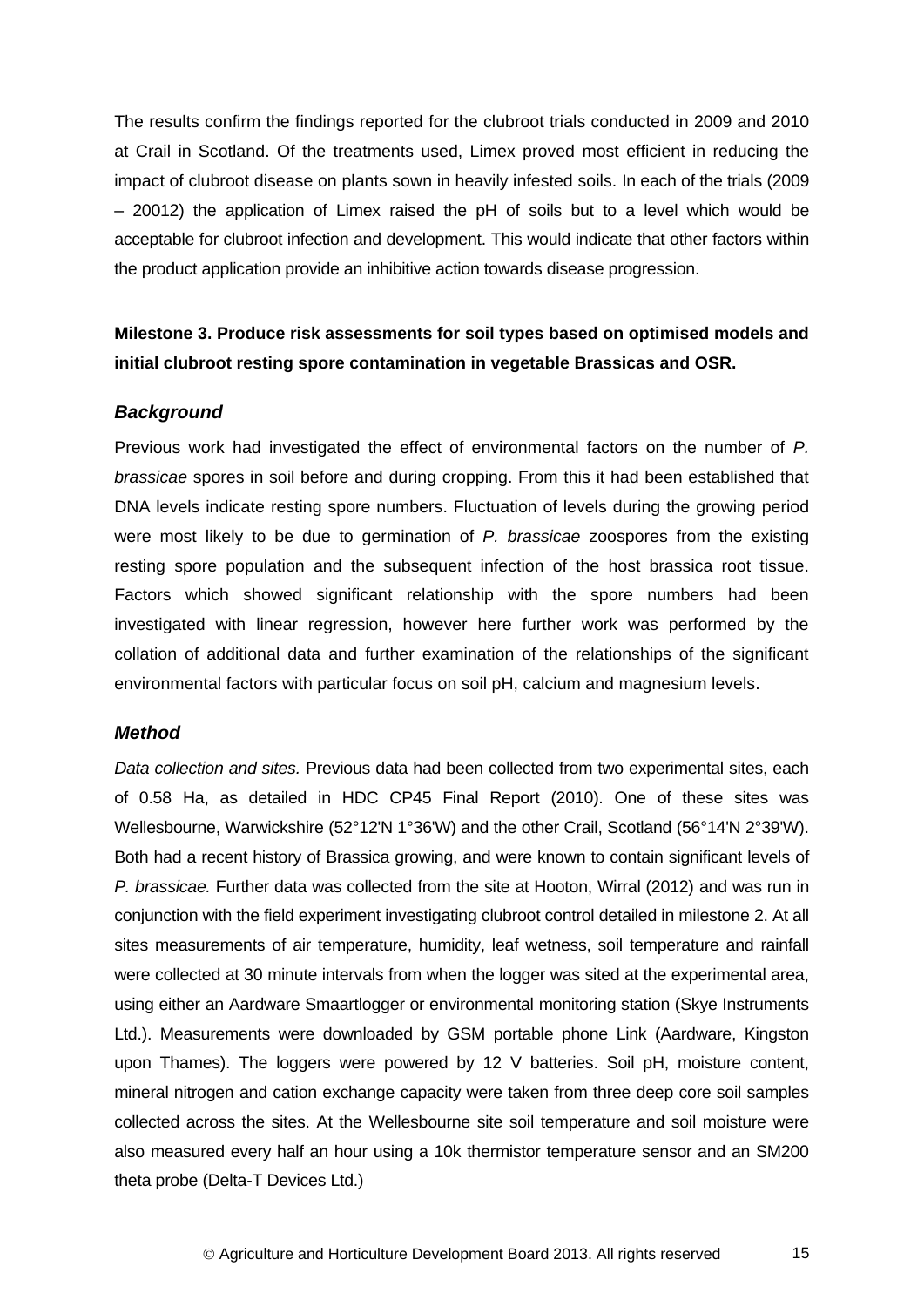*Quantification.* To quantify spore numbers *P. brassicae* DNA was extracted from soils using the MOBIO UltraClean Soil DNA Isolation Kit (MoBio Laboratories, Inc.) following the manufacturers protocol. A Polyvinylpolypyrrolidone (PVP) DNA clean up was then performed (Klemsdal *et al* 2008). qPCR was performed using primer set PbML1F (GCC AAG TCC TAC GTC GAA TC) and PbML1R (GAA TAC AGC GAC ACG CAA GA). The master mix for this primer set was 10µl Lightcycler® 480 Sybr Green I Master (Roche Diagnostics), 2µl each primer (0.5 $\mu$ M final concentration), 4 $\mu$ l ROH<sub>2</sub>0 and 2 $\mu$ l DNA. The cycling parameters were pre-incubation at 95 $\mathrm{^{\circ}C}$  for 15 mins, followed by 55 cycles of 95 $\mathrm{^{\circ}C}$  for 10 s, 65 $\mathrm{^{\circ}C}$  for 20 s and 72°C for 20 s. Acquisition of the fluorescence measurement took place during the  $72^{\circ}$ C step. A subsequent melting curve was generated by 1 cycle of a hold at 95 $^{\circ}$ C for 5s, 65<sup>o</sup>C for 1 min, and an increase to 97<sup>o</sup>C of 0.05<sup>o</sup>C/s, recording fluorescence 10 times/<sup>o</sup>C. Finally the samples were cooled to  $40^{\circ}$ C and held for 10 s. Amplification was performed in 384 well plates (Applied Biosystems).

*Statistical analysis*. Previous work (data not shown) had suggested pH, calcium and magnesium as among the significant factors to the number of spores in the soil. The relationships were examined in greater detail than previous work and a function of each factor determined, based on polynomial regression. Each factor could then be assessed in terms of the number of spores in the soil and from this it was possible to predict the number of spores that would be present in a soil with particular concentrations of the factors. By knowing the relationship between initial spore numbers and disease severity the risk of the soil to clubroot disease could then be determined.

### *Results*

*The relationship between spore numbers and soil pH*. A scatterplot of the spore numbers detected in soil across the pH range of all sites revealed an apparent unimodal distribution, which suggested polynomial regression would be the most appropriate form of regression to perform. Polynomial functions of the standard form were determined up to the 4<sup>th</sup> degree (*k*) *= 4*).

*Standard form* 

1) 
$$
\hat{y}=b_0+b_1X_1\ldots\ldots\ b_{k-1}X_i^{k-1}+b_kX_i^{k}
$$

For the  $2^{nd}$  degree and  $3^{rd}$  degree polynomial functions the coefficients were significant (table 1), and had the following functions;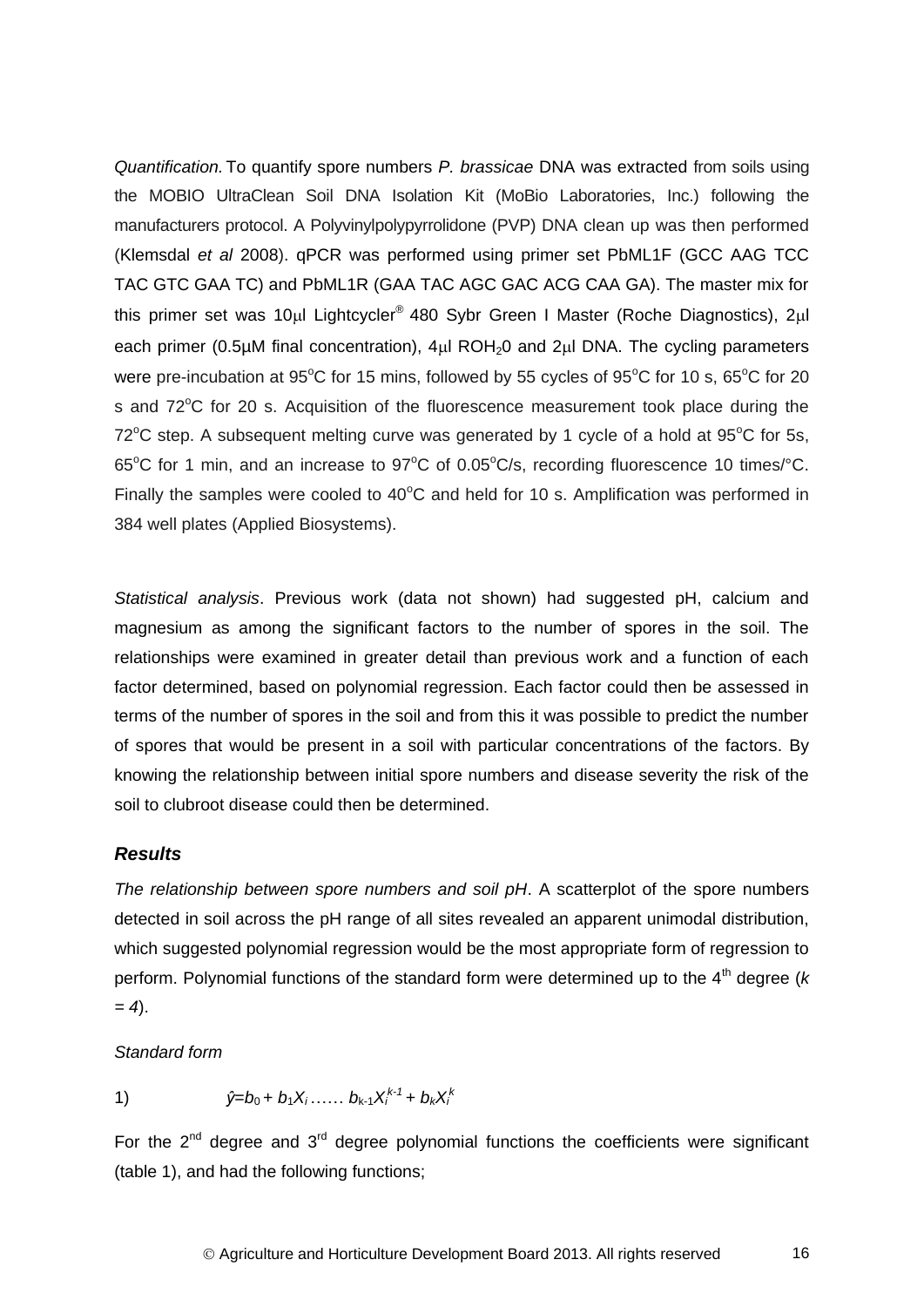### *2 nd degree*

$$
f(x) = -125.5078 + 40.8183x - 3.1797x^2
$$

### *3 rd degree*

3) 
$$
f(x) = 609.6546 - 314.5526x + 53.7818x^{2} - 3.0266x^{3}
$$

For the 2<sup>nd</sup> degree polynomial function Multiple R-squared: 0.4246, Adjusted R-squared: 0.4123, F-statistic: 34.68 on 2 and 94 DF, p-value:  $5.236e-12$ . For the  $3<sup>rd</sup>$  degree polynomial function Multiple R-squared: 0.5096, Adjusted R-squared: 0.4938, F-statistic: 32.21 on 3 and 93 DF, p-value: 2.282e-14. The increase in multiple  $R^2$  value for the 3<sup>rd</sup> degree model suggests a higher level of model accuracy. This was tested by ANOVA between the two models and the p value below 0.05 suggests that there was a significant increase in accuracy in the 3<sup>rd</sup> degree model compared to the 2<sup>nd</sup>. As the 3<sup>rd</sup> degree model showed the best fit with the data the confidence and prediction intervals were determined for the predicted fit

*The relationship between spore number and exchangeable calcium.* A scatter plot of the data again suggested a unimodal distribution of spore numbers against exchangeable calcium within the soil, and so polynomial functions were tested as for soil pH. Only the 2<sup>nd</sup> degree model showed significance of the coefficients.

*2 nd degree*

4)  $f(x) = -12.15977 + 2.80718x - 0.10638x^2$ 

For the  $2^{nd}$  degree polynomial function Multiple R-squared: 0.4174, Adjusted R-squared: 0.405, F-statistic: 33.67 on 2 and 94 DF, p-value: 9.379e-12

*The relationship between spore number and exchangeable magnesium.* Magnesium did not follow such an easily determined distribution as Calcium and pH. Initial plotting of the points showed an increasing distribution. Polynomial regression was applied and both 1<sup>st</sup> and 4<sup>th</sup> degree functions showed significance of coefficients.

### *1 st degree*

5)  $f(x) = 2.5270 + 1.1123x$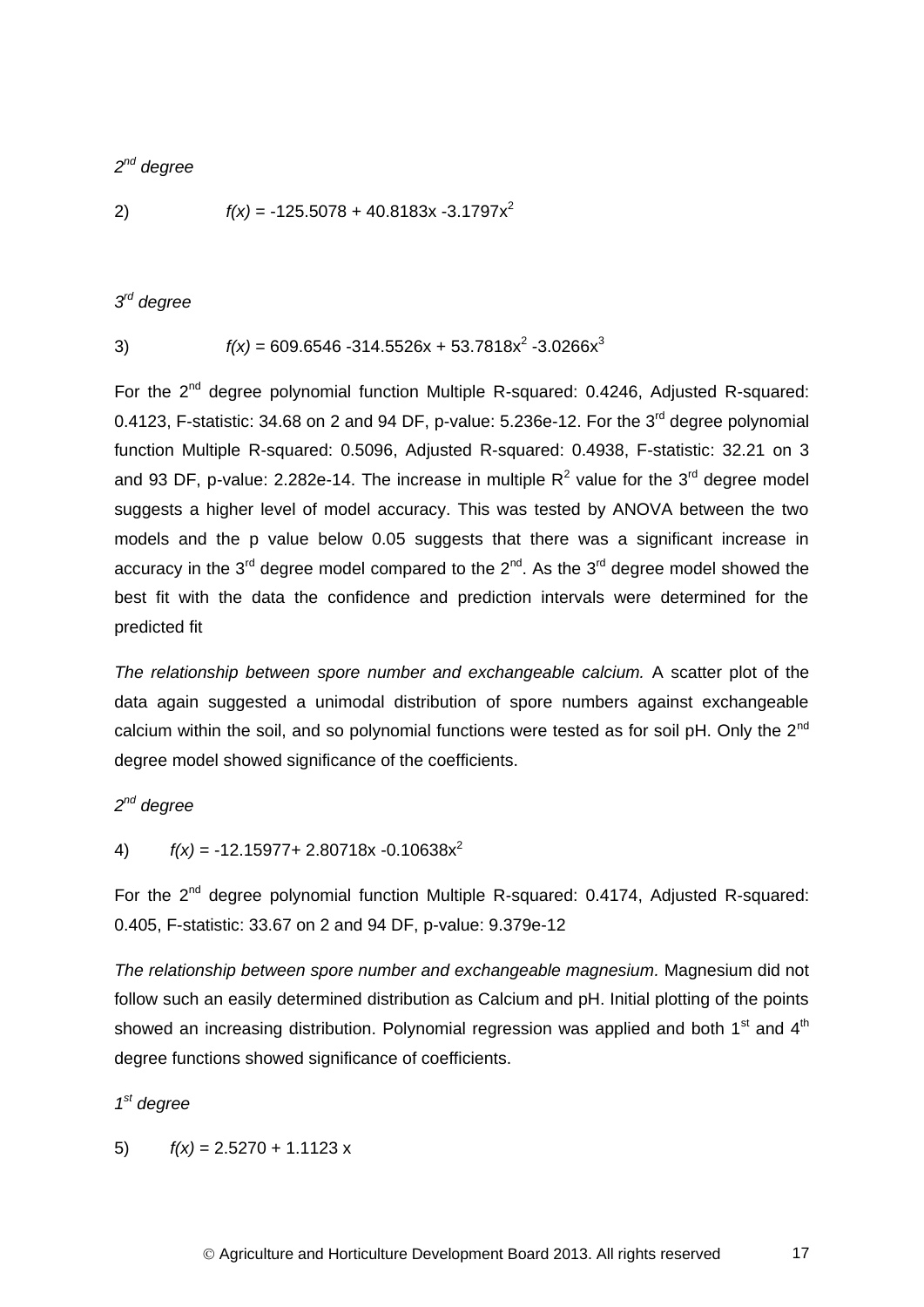### *4 th degree*

### 6)  $f(x) = 81.471 - 221.430 x + 219.104x^2 - 89.345 x^3 + 12.860x^4$

For the 1<sup>st</sup> degree polynomial function multiple R-squared: 0.2187, adjusted R-squared: 0.2105, F-statistic: 26.59 on 1 and 95 DF, p-value: 1.368e-06. For the 4<sup>th</sup> degree polynomial function multiple R-squared: 0.4677, adjusted R-squared: 0.4445, F-statistic: 20.21 on 4 and 92 DF, p-value: 5.702e-12

The increase in multiple  $R^2$  value for the  $4^{\text{th}}$  degree model suggests a higher level of model accuracy. This was tested by ANOVA between the two models and the p value below 0.05 suggests that there was a significant increase in accuracy in the  $4<sup>th</sup>$  degree model compared to the 1<sup>st</sup>



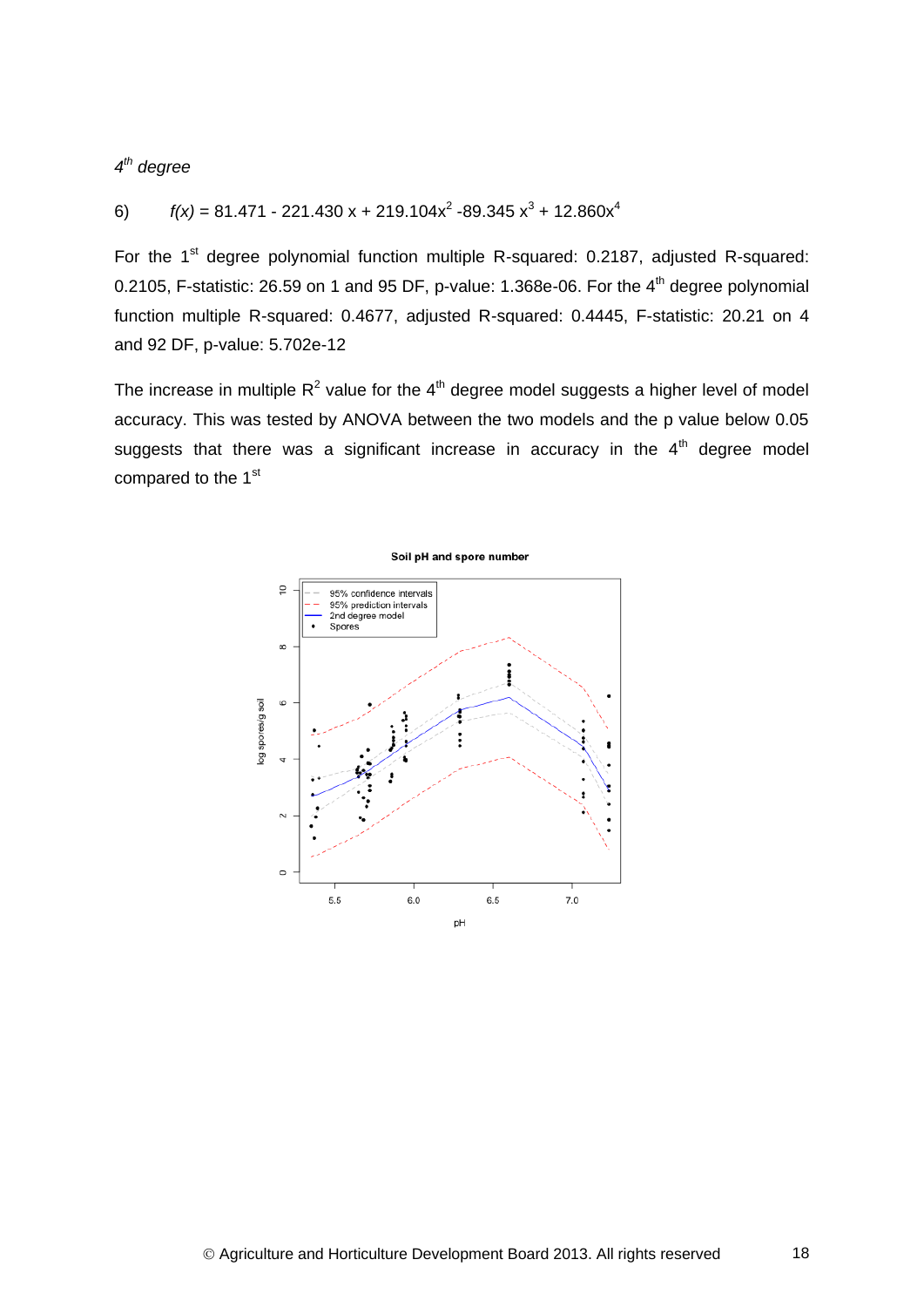Soil exchangeable Calcium and spore number



Soil exchangeable Magnesium and spore number



*Relationship between spore levels and disease severity*. Much of the experimental data on the dose response of clubroot disease levels has been based on an exponential dose response curve. Collated information from published studies and previous experimentation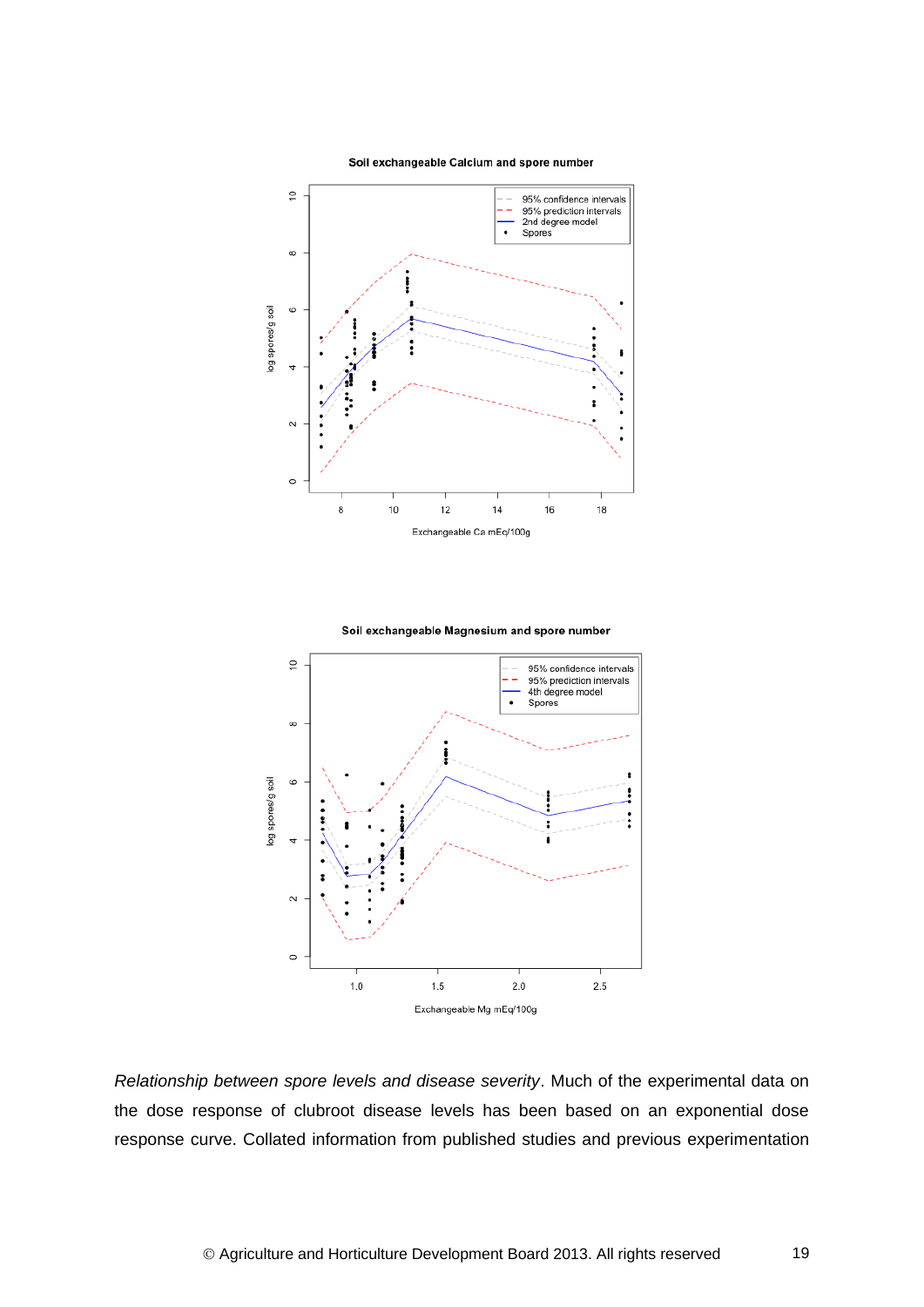show that even at low spore levels it is possible to get a substantial level of disease, although data relating the level of disease to loss of yield was not assessed in this study.

Data from glasshouse and field trials using known inoculum density and disease severities were divided between into low, medium and high risk categories based on the number of spores present and the % disease severity observed (Tables 2 and 3) (low risk =  $<$ 1.0x10<sup>3</sup> spores g-1, medium risk = 1.0x10<sup>3</sup> and 9.9x10<sup>4</sup> spores g-1 soil, and high risk = >1x10<sup>5</sup> spores g-1 soil). Only three out of the total 29 samples predicted a lower risk of disease than was observed (samples 19, 21 and 25). In 11 samples the disease severity observed was lower than the predicted risk based on these definitions.

**Table 2.** Assigned number of spores and estimated disease risk category

| Spore Number      | Estimated infection level and risk categorisation         |
|-------------------|-----------------------------------------------------------|
| $q^{-1}$ soil     |                                                           |
| $\leq 1x10^3$     | LOW risk. Unlikely to get more than 33% infection.        |
| $10^3$ and $10^4$ | MEDIUM risk. Likely to get between 33% and 66% infection. |
| $>1x10^5$         | HIGH risk. Likely to get >66% infection.                  |

**Table 3**. Data from this study and others regarding the number of spores and observe disease index

| Sample       | Soil load            | Approx. Disease Index | Reference              |  |  |  |
|--------------|----------------------|-----------------------|------------------------|--|--|--|
|              |                      | (2dp)                 |                        |  |  |  |
| $\mathbf{1}$ | $1x10^3$             | 0.00                  | This study             |  |  |  |
| 2            | 1x10 <sup>1</sup>    | 0.80                  | Cao et al 2007         |  |  |  |
| 3            | $1x10^2$             | 1.40                  | Cao et al 2007         |  |  |  |
| 4            | < 1x10 <sup>3</sup>  | 1.67                  | This study             |  |  |  |
| 5            | $5 \times 10^3$      | 5.40                  | Webster and Dixon 1991 |  |  |  |
| 6            | < 1x10 <sup>3</sup>  | 6.67                  | This study             |  |  |  |
| 7            | $1x10^3$             | 11.0                  | Cao et al 2007         |  |  |  |
| 8            | $\leq 1x10^3$        | 12.33                 | This study             |  |  |  |
| 9            | $1x10^4$             | 13.0                  | This study             |  |  |  |
| 10           | < 1x10 <sup>3</sup>  | 13.67                 | This study             |  |  |  |
| 11           | $\leq 1x10^3$        | 14.0                  | This study             |  |  |  |
| 12           | $3.58\times10^{4}$   | 19.0                  | This study             |  |  |  |
| 13           | $1x10^4$             | 24.4                  | Cao et al 2007         |  |  |  |
| 14           | 2.31x10 <sup>4</sup> | 28.67                 | This study             |  |  |  |
| 15           | $1x10^5$             | 33.0                  | This study             |  |  |  |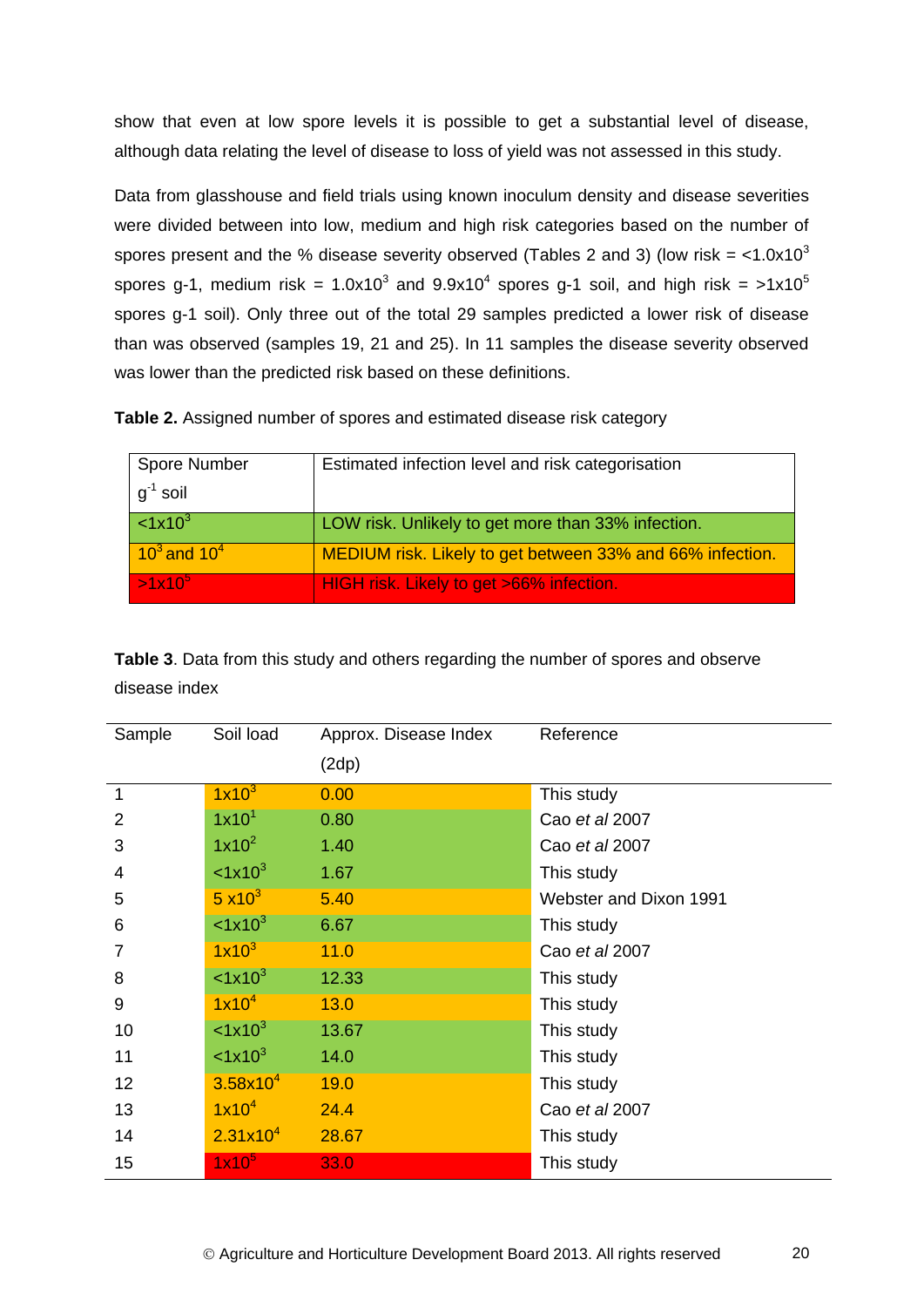| 16 | $5.09x10^{4}$       | 34.67 | This study             |
|----|---------------------|-------|------------------------|
| 17 | 1x10 <sup>5</sup>   | 41.8  | Cao et al 2007         |
| 18 | $2.15x10^5$         | 42.0  | This study             |
| 19 | $<1x10^3$           | 44.33 | This study             |
| 20 | $1x10^6$            | 53.0  | This study             |
| 21 | < 1x10 <sup>3</sup> | 62.0  | This study             |
| 22 | 5x10 <sup>7</sup>   | 66.9  | Webster and Dixon 1991 |
| 23 | $5x10^5$            | 67.9  | Webster and Dixon 1991 |
| 24 | $1.02x10^{5}$       | 89.33 | This study             |
| 25 | $5x10^3$            | 90.0  | Webster and Dixon 1991 |
| 26 | $5x10^5$            | 90.0  | Webster and Dixon 1991 |
| 27 | 5x10 <sup>7</sup>   | 90.0  | Webster and Dixon 1991 |
| 28 | $1x10^7$            | 93.0  | This study             |
| 29 | $4.59x10^{6}$       | 100.0 | This study             |
|    |                     |       |                        |

It is worth noting that Webster and Dixon (1991) employed a different permutation of disease index calculation to the one used in this study, and also in Cao *et al* (2007), Hwang *et al* (2010), Tsushima *et al* (2010), and Murakami *et al* (2002). Voorips (1996) based disease index on percentage of infected plants and did not take into account disease severity.

When the dose response curves from previous studies were examined an approximation of spore numbers relating to 33%, 66% and 99% disease severity were obtained. Without precise data from the studies spore numbers were roughly assigned to the risk groups based on visual assessment of the curves and colour coded accordingly (Table 4). Here three samples underestimated the medium disease severity risk (samples 3, 6, 14) with spore numbers <1x10<sup>3</sup> spores g<sup>-1</sup> soil giving approximately 66% disease severity, while 7 underestimated the high disease severity risk (samples 1, 3, 4, 6, 14, 17, 18). Across all disease risk categories there was a degree of overestimation of risk as also observed for the previous table.

*Relationship between pH, calcium and magnesium and disease severity.* Using the predicted fit of the models it is possible to see that at pH 6.6 the model predicts that 95% of spore levels in soil is between 1.2  $x10^4$  and 2.1 $x10^8$  spores  $g^{-1}$ , and the mean number of spores is 1.6x10 $^6$  g<sup>-1</sup> (95% confidence interval). This means that the predicted spore levels would fall into medium and high risk categories. At pH 5.5 95% of spore levels in soil is between 7.44 x10<sup>0</sup> and 1.1x10<sup>5</sup> spores g<sup>-1</sup>, and the mean number of spores is 9.1x10<sup>2</sup> g<sup>-1</sup> (95% confidence interval). This means that half of the predicted number of spores in the soil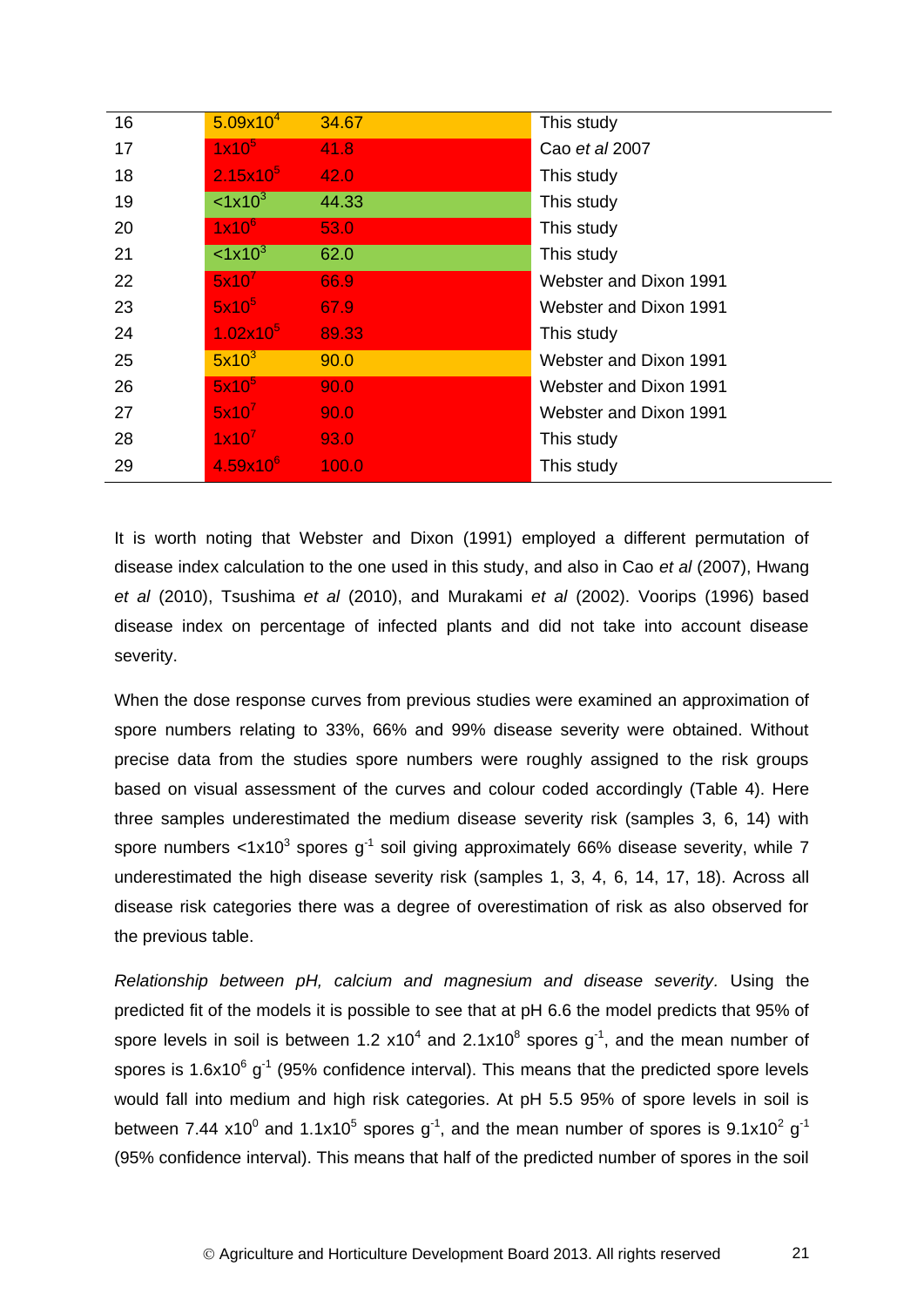is below the 1x10<sup>3</sup> spores g<sup>-1</sup> threshold for medium risk. A similar situation is observed at higher pH, at pH 7.3 95% of spore levels in soil is between 0 and 1.6x10<sup>4</sup> spores g<sup>-1</sup>, and the mean number of spores is 1.1x10<sup>2</sup> g<sup>-1</sup> (95% confidence interval).

Using the predicted fit of the models it is possible to see that 13mEq/100g calcium the model predicts that 95% of spore levels in soil is between 2.3 x10<sup>4</sup> and 2.4x10<sup>9</sup> spores g<sup>-1</sup>, and the mean number of spores is 7.4x10 $^6$  g<sup>-1</sup> (95% confidence interval). This means that the predicted spore levels would fall into medium and high risk categories. Between calcium levels of 5 to 8 and 19 to 21 mEq/100g soil the predicted mean number of spores is below  $1x10^3$  g<sup>-1</sup> and therefore low risk.

A risk assessment table was created to enable rapid determination of the approximated risk of disease based on the number of spores present at the different concentrations of nutrients (table 5). With the model response of spore numbers to magnesium concentration it is possible to see potentially less of an effect of magnesium as risk could be considered medium to high over the majority of magnesium concentrations responses were predicted for. Between 0.9 and 1.1mEq magnesium/100g soil the predicted number of spores falls into the low risk category. Due to the nature of the polynomial function, the low coefficient of determination ( $R^2$  = 0.2187) and the restricted range over which a difference in potential risk can be seen it is likely that the relationship of magnesium to spore numbers would require greater investigation over a larger range of magnesium concentrations.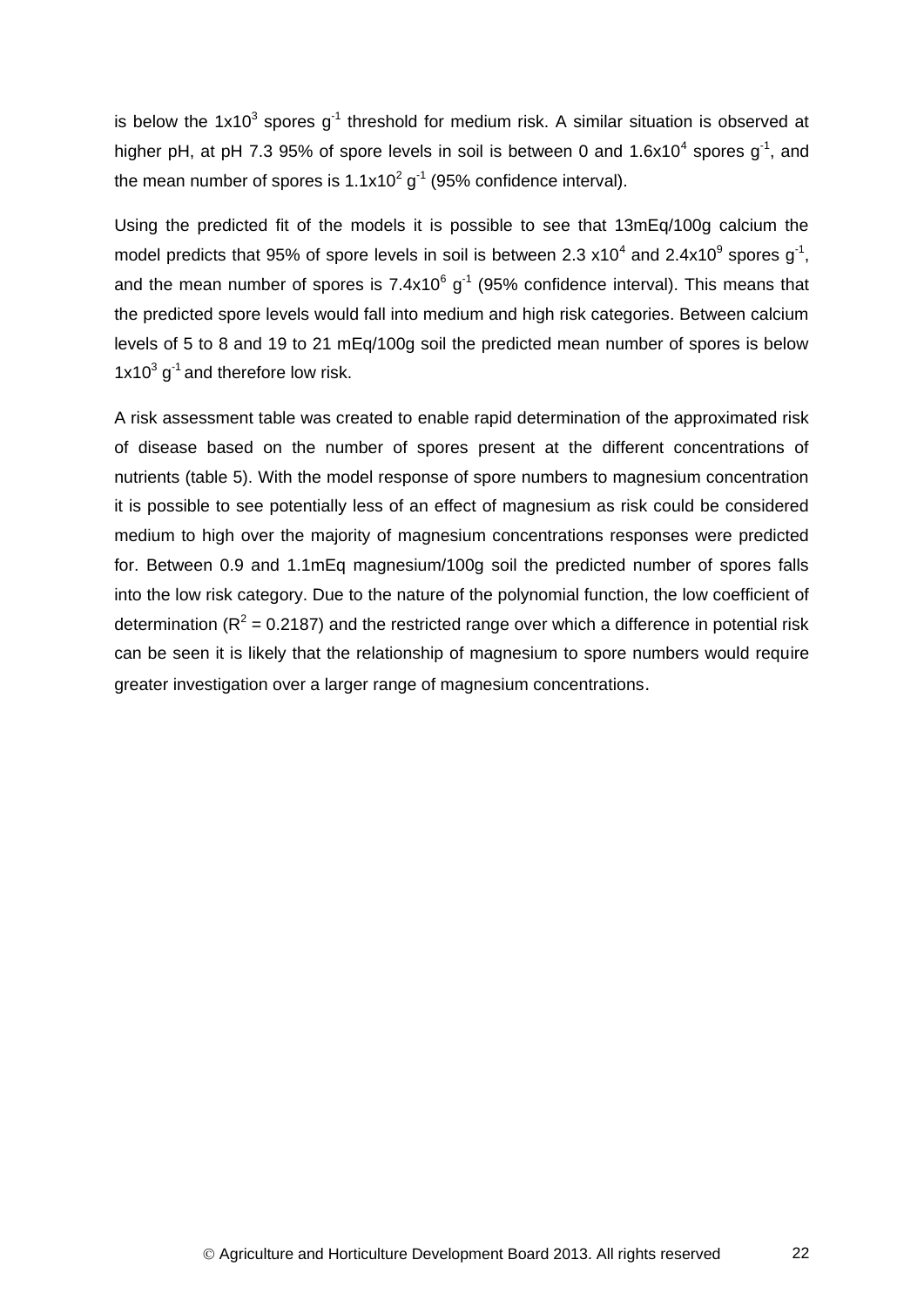|                | Lower                     | Mean                | Upper       |                         | Lower                            | Mean                | Upper       | Mg                      | Lower       | Mean                | Upper       |
|----------------|---------------------------|---------------------|-------------|-------------------------|----------------------------------|---------------------|-------------|-------------------------|-------------|---------------------|-------------|
|                | prediction<br>limit (95%) | prediction<br>limit | prediction  | /100q                   | Ca mEq prediction<br>limit (95%) | prediction<br>limit | prediction  | mEg<br>/100g            | prediction  | prediction<br>limit | prediction  |
| pH             |                           |                     | limit (95%) |                         |                                  |                     | limit (95%) |                         | limit (95%) |                     | limit (95%) |
| 5              |                           |                     |             | 0                       |                                  |                     |             | 0.5                     |             |                     |             |
| 5.1            |                           |                     |             | 1                       |                                  |                     |             | 0.6                     |             |                     |             |
| 5.2            |                           |                     |             | $\overline{\mathbf{2}}$ |                                  |                     |             | 0.7                     |             |                     |             |
| 5.3            |                           |                     |             | 3                       |                                  |                     |             | 0.8                     |             |                     |             |
| 5.4            |                           |                     |             | 4                       |                                  |                     |             | 0.9                     |             |                     |             |
| 5.5            |                           |                     |             | 5                       |                                  |                     |             |                         |             |                     |             |
| 5.6            |                           |                     |             | 6                       |                                  |                     |             | 1.1                     |             |                     |             |
| 5.7            |                           |                     |             | 7                       |                                  |                     |             | 1.2                     |             |                     |             |
| 5.8            |                           |                     |             | 8                       |                                  |                     |             | 1.3                     |             |                     |             |
| 5.9            |                           |                     |             | 9                       |                                  |                     |             | 1.4                     |             |                     |             |
| 6              |                           |                     |             | 10                      |                                  |                     |             | 1.5                     |             |                     |             |
| 6.1            |                           |                     |             | 11                      |                                  |                     |             | 1.6                     |             |                     |             |
| 6.2            |                           |                     |             | 12                      |                                  |                     |             | 1.7                     |             |                     |             |
| 6.3            |                           |                     |             | 13                      |                                  |                     |             | 1.8                     |             |                     |             |
| 6.4            |                           |                     |             | 14                      |                                  |                     |             | 1.9                     |             |                     |             |
| 6.5            |                           |                     |             | 15                      |                                  |                     |             | $\overline{\mathbf{z}}$ |             |                     |             |
| 6.6            |                           |                     |             | 16                      |                                  |                     |             | 2.1                     |             |                     |             |
| 6.7            |                           |                     |             | 17                      |                                  |                     |             | 2.2                     |             |                     |             |
| 6.8            |                           |                     |             | 18                      |                                  |                     |             | 2.3                     |             |                     |             |
| 6.9            |                           |                     |             | 19                      |                                  |                     |             | 2.4                     |             |                     |             |
| $\overline{7}$ |                           |                     |             | 20                      |                                  |                     |             | 2.5                     |             |                     |             |
| 7.1            |                           |                     |             | 21                      |                                  |                     |             | 2.6                     |             |                     |             |
| 7.2            |                           |                     |             | $^{22}$                 |                                  |                     |             | 2.7                     |             |                     |             |
| 7.3            |                           |                     |             | 23                      |                                  |                     |             | 2.8                     |             |                     |             |
| 7.4            |                           |                     |             | 24                      |                                  |                     |             | 2.9                     |             |                     |             |
| 7.5            |                           |                     |             | 25                      |                                  |                     |             | $\mathbf{3}$            |             |                     |             |

**Table 5.** Predicted risk assessment based on the predicted number of spores at each concentration of nutrient.

# **Discussion**

The effectiveness of the model to generate data that could be applied to a risk matrix was tested based on three factors, which vary across soil types. While the amount data available to relate number of spores to disease indices and (in particular) yield loss was limited, what data was available fell into a discernible pattern from which was possible to approximate risk based on assumed spore numbers. The concept of using models to predict the likely range of spores which can be present in a particular soil type is useful as it can allow a quick assessment of whether a soil is likely to carry a high clubroot resting spore load (such as a soil within pH 6 with calcium within the range of 16mEq/100g soil) or a low load (eg. pH 5.3 with <7mEq/100g calcium). Obviously the relationship between calcium and pH will prove to be important in this relationship and it may be that further refinement would allow only one of these factors to be considered. It is to be expected that this very preliminary risk assessment data shown here will be able to be greatly refined over time as more and more data becomes available, particularly now that a degree of routine molecular quantification is planned within the UK brassica industry, as long as disease index data and/or yield data is also available and can be coupled with at least a basic knowledge of the soil parameters. This type of assessment of risk has the potential to also be applied to other outputs of N ABLE (Greenwood and Draycott, 1989a, b) along with weather predictions. At the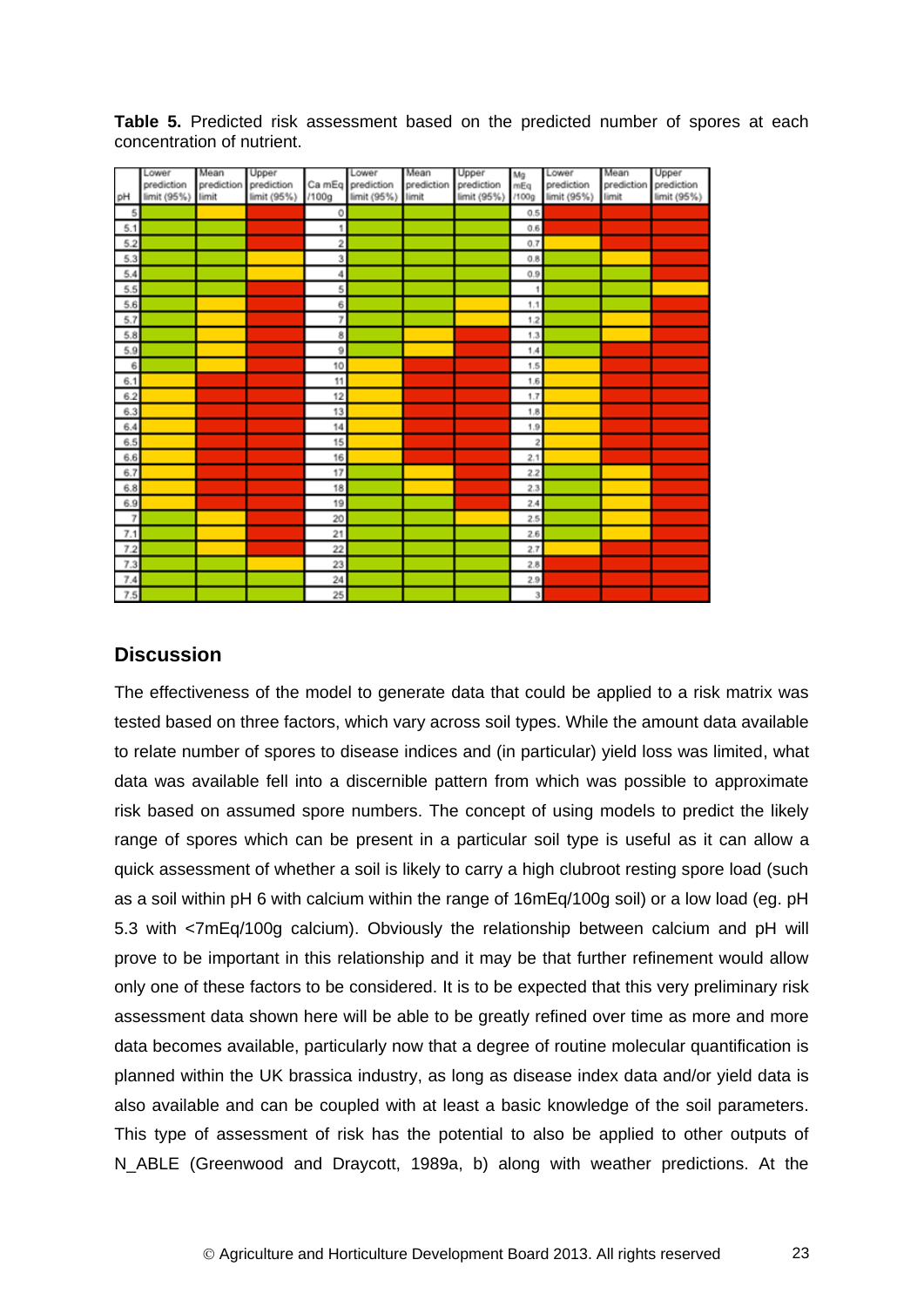present time the predicted values from the polynomial models encompasses spore level fluctuations across the growing season – it has been observed that DNA levels fluctuate within the soil during plant growth, likely to be due to the movement of zoospores into the root tissue and the subsequent release of secondary zoospores and then the release of resting spores back into the soil – however in time it may be possible to use spore numbers quantified prior to planting along with data regarding the soil type and nutrient status to provide a more accurate risk matrix as a useful tool to brassica growers.

# <span id="page-27-0"></span>**Conclusions**

Quantitative measurement of plant pathogens by molecular (DNA based) and immunological (antibody based) methods have in the past decade become an established procedure in the quantification of disease in many horticultural systems. In this project and using these methods, advances have been made to develop tests which can estimate disease potential of the clubroot pathogen in UK field soils. The ability to measure disease potential in field soils has useful applications in not only forecasting the risk of clubroot disease ahead of planting Brassica crops but in the management of the disease throughout the growing season.

The current study has evaluated two diagnostic tests for the measurement of clubroot in soil. The molecular test has provided the measure/yardstick to evaluate the antibody based test against (lateral flow test). Throughout the process the lateral flow test prototype has evolved to provide a field test which shows potential for the semi-quantitative estimation of clubroot resting spores in UK commercial soils. In Year 3 of the project, 53 commercial soils were assessed by each test process and there was statistical agreement between 30 of the soils. Of those soils which fell outside the confidence limit of the statistical analysis the majority were as a result of the lateral flow device over estimating the disease risk when compared to the molecular (q PCR) test. Ranking both sets of results into low, medium and high disease risk categories however improved the correlation further.

Variation in the level of clubroot infestation in soils between the q PCR test and the lateral flow may result from the storage process of the soils ahead of testing. Dr Robert Faggian (DPI, Melbourne, Victoria: personal communication) reported that storage conditions effect clubroot resting spore DNA extraction level. Within one month at 4⁰C storage, the DNA test signals of clubroot infested soils were seen to decline and the resultant q PCR value generated was significantly below that originally observed. This was observed in soils collected in 2007 and 2010 (series 7 and 10) which were initially stored at 4° and then - 20°C, prior to re evaluation in 2011. Soil type is also important in the context of test disease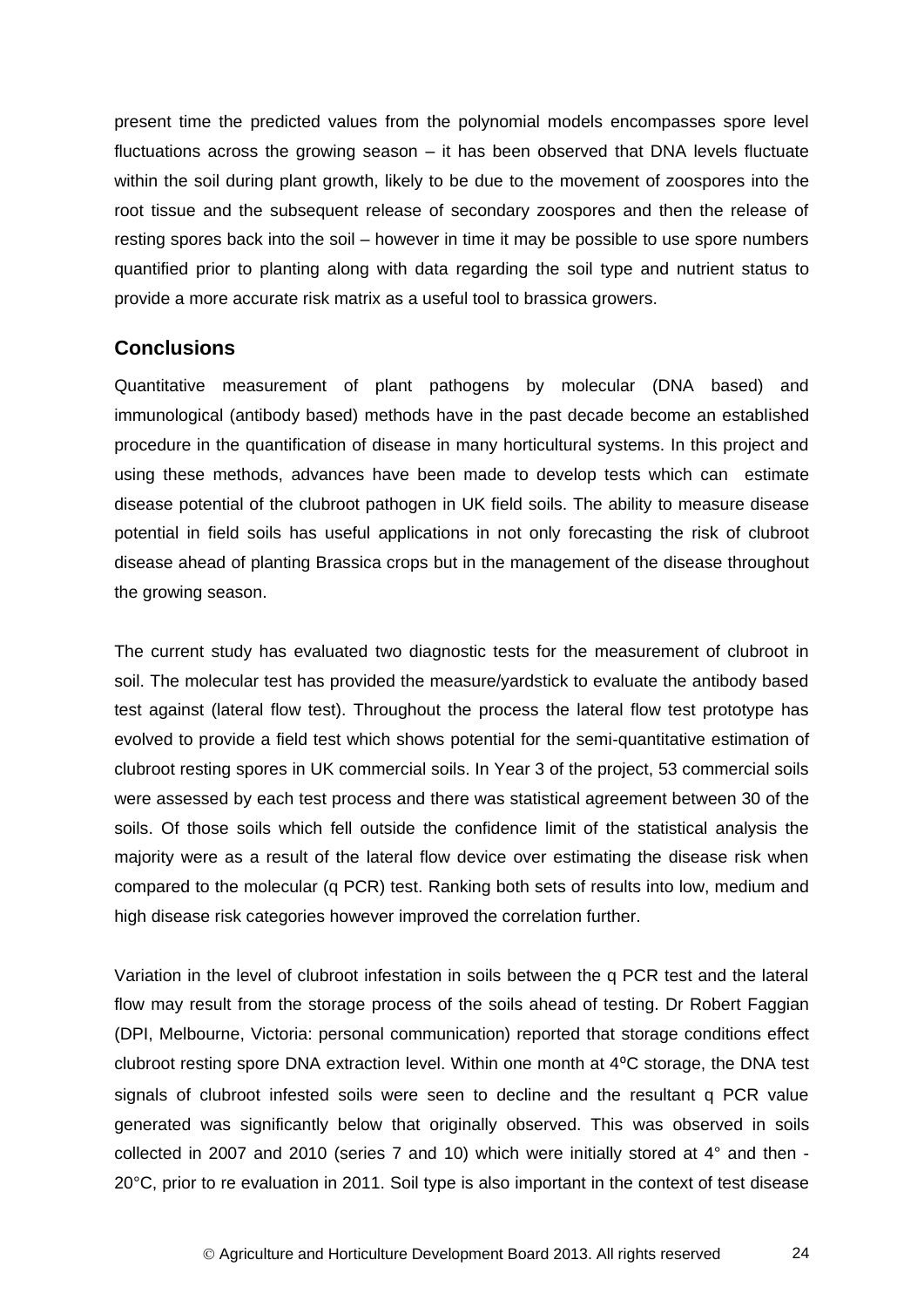estimation. It is known that the soil type can influence DNA extraction and subsequently the outcome of PCR amplification due to the presence or absence of inhibitory substances (Lloyd-Jones and Hunter, 2001). This has also been noted for immunological tests (antibody tests i.e lateral flow device) and with particular reference to soils high in humic and fulvic acid.

Soil textural parameters could also be linked to differences in test results. Soils collected in 2007 were assessed for soil textural type and approximate proportion of sand, silt and clay composition. Following analysis by qPCR it was determined that the silt content was significant in reducing test sensitivity in naturally infested soils. This study was extended in Year 3 to newly collected soils which were identified as clubroot disease free. These soils were then artificially inoculated with clubroot disease over a concentration range of high to low. The study revealed that although silt was significant in reducing the q PCR signal in naturally infested soils the effect of sand and clay and, their interaction, was significant. Further analysis of the soils from these two data sets will provide greater information on the significance of these factors for the accurate estimation of clubroot resting spores in the soil. Future studies should address this area not only with q PCR but inclusion of the lateral flow device. Peat based soils found in the low lying sea areas of West Lancashire and Lincolnshire should also be included within the study. This may prove important in the performance of the lateral flow test and should not be limited to the effect of soil textural type but include analysis of humic and fulvic acid content along with pH. Each of which could have a significant effect on the lateral flow assay when predicting the risk of clubroot disease occurrence at or below the generally accepted disease threshold spore load of 100000 spores gram of soil.

To establish the lateral flow test as a robust assessment of clubroot resting spores in soil, it is important that the technology is capable of detecting different pathotypes or races of the clubroot disease pathogen, *Plasmodiophora brassicae*. This study had previously been carried out for the molecular test. The existence of different pathotypes is well documented. Pathotypes are conventionally based on the ability to infect and produce disease in a range of Brassica cultivars which have varying degrees of susceptibility (Buczacki et al. 1975, Toxopeus et al. 1986). In Year 4 of the project, studies were carried out to establish whether the lateral flow device was capable of detecting different typed isolates of *P. brassicae*. Six race types were supplied for testing from a commercial company. Three of which were capable of overcoming clubroot disease. Some variability in the sensitivity of the test for the different races was observed over the disease concentration gradient tested. However on analysis this was not deemed as significant. Nevertheless the variation observed may cause issue in providing truly quantitative results, and the relationship of the biological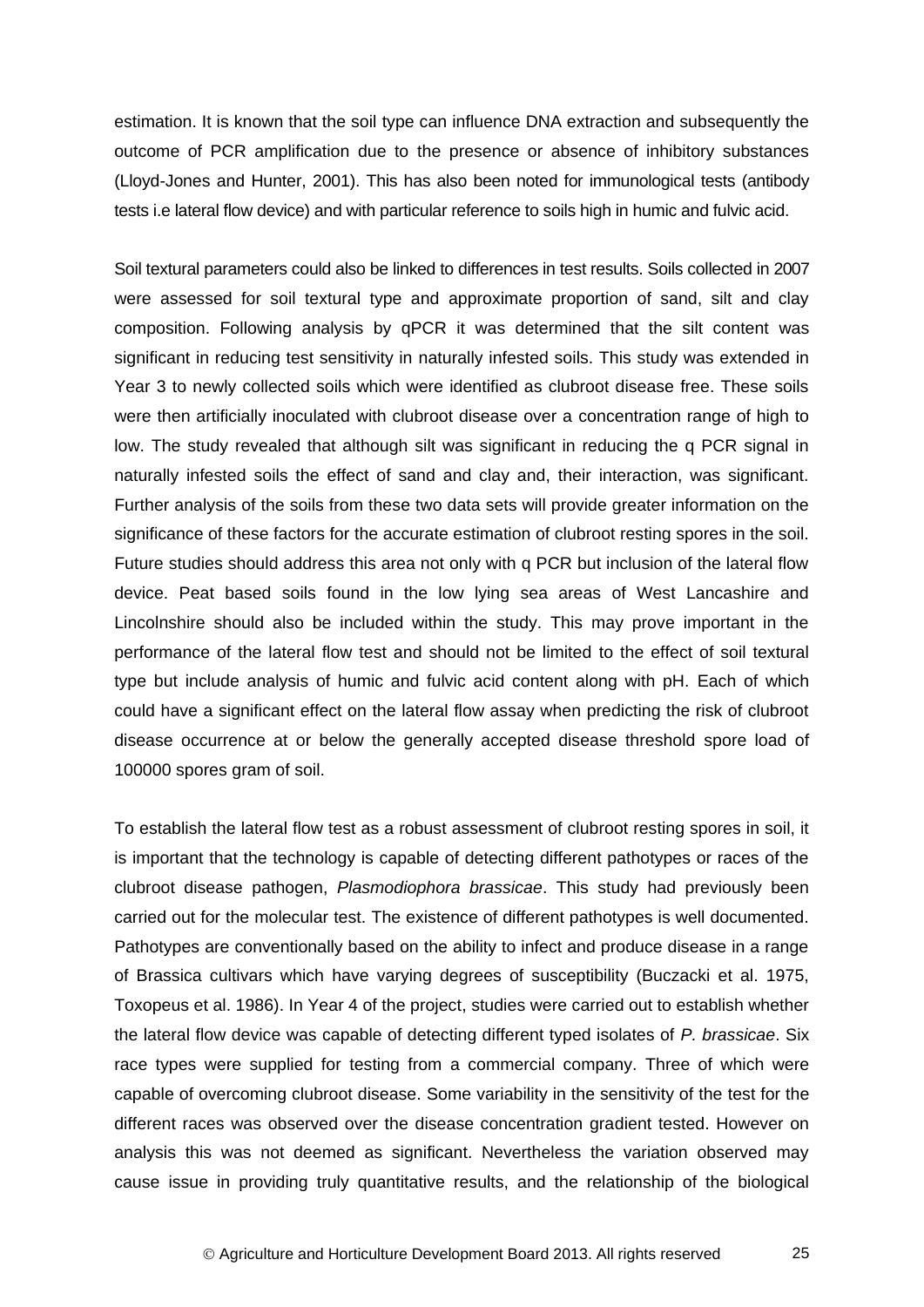systems involved i.e. soil and meteorological parameters, may also prove influential. Nevertheless, the results of this pathotype study supports the potential of the lateral flow test to provide a semi-quantitative estimation of clubroot resting spores in UK commercial soils.

The development of the two test systems (laboratory test: *molecular q PCR* and field based grower test: *lateral flow device*) has provided the UK horticultural industry with the ability to assess fields for clubroot disease and measure disease potential i.e the number of disease propagules (resting spores) in the soil. Ultimately however the development and expression of the disease will be dependent on a number of factors : the resting spore concentration, the conducive or suppressive nature of the soil type, the environmental conditions over the growing season and the Brassica cultivar planted. For this part the project has examined the potential for development of an integrated clubroot field risk assessment which is based on knowledge of the soil resting spore concentration and the environmental parameters to predict crop response.

The prototype clubroot disease forecast model considers known crop responses to environmental parameters, within additional factors incorporated to cover spore responses. The basis for the clubroot model is derived from N\_ABLE. This was initially developed by Greenwood and Draycott in 1989 and has since been well researched and documented, and further developed into an integrated N,P,K model by combination with other Potassium and Phosphorus crop response models. However in the development of the clubroot disease forecast model, the inclusion of pH, Calcium and Magnesium are considered significant due to their relationship in development of the disease to gall formation. The effectiveness of the model to generate data that could be applied to a soil risk matrix was therefore based heavily on these three factors. Each of which will vary across soil types. In addition, resting spore concentrations vary across the season. This is likely to be due to the movement of zoospores into the root tissue and the subsequent release of secondary zoospores and then the release of resting spores back into the soil. As such, the development of the risk model focuses on the three main environmental parameters and the initial clubroot resting spore concentration prior to planting. Over time this may be refined as disease index data and/or yield data is made available and can be coupled with at least a basic knowledge of the soil parameters. This type of assessment of risk has the potential to also be applied to other outputs of N\_ABLE (Greenwood and Draycott, 1989a, b) along with weather predictions. Further trials are required to establish whether the significant factors have a direct or indirect effect on clubroot disease potential The ability of the model to predict clubroot disease is at this point limited by the ability to predict weather patterns.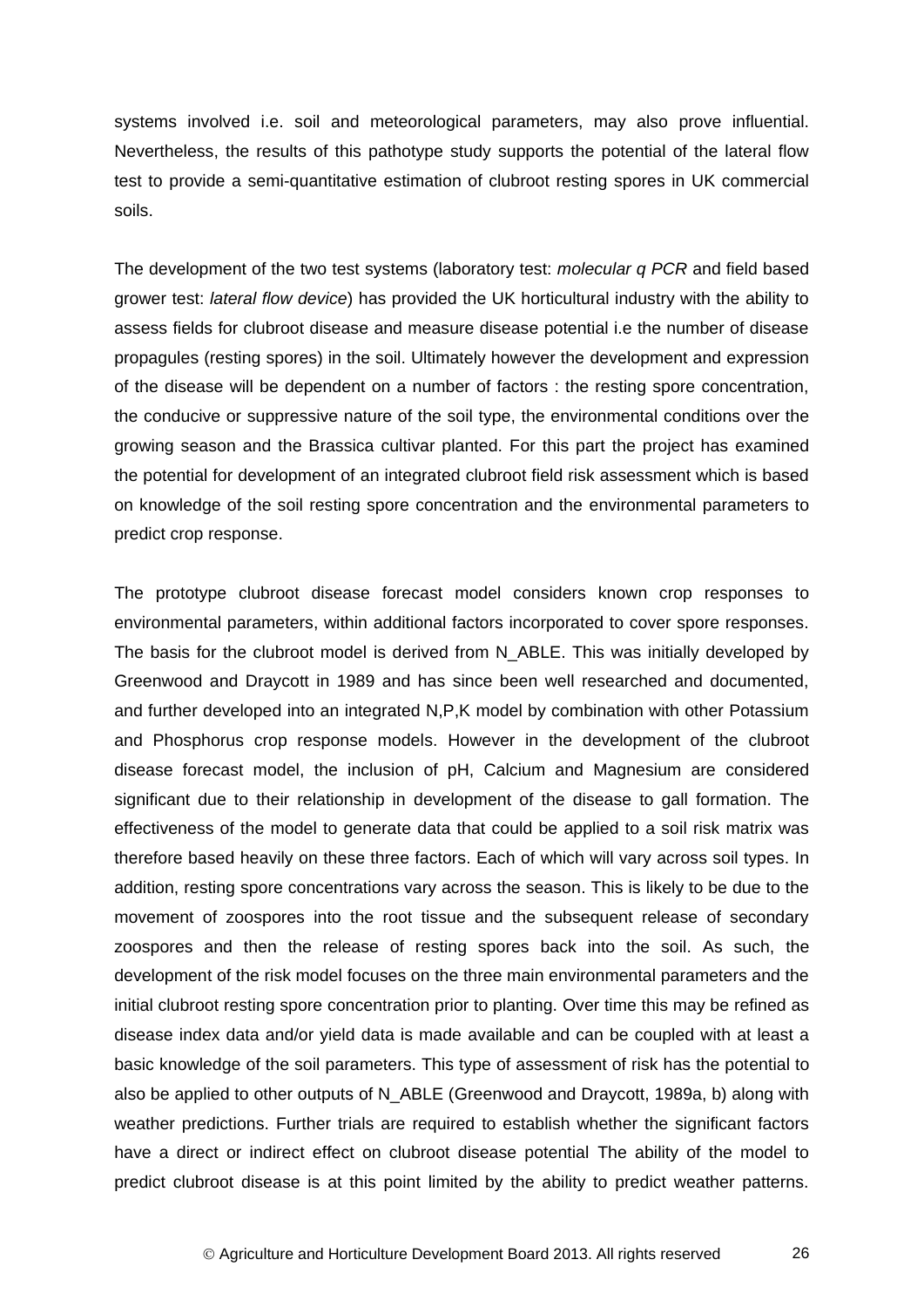Nevertheless the model is applicable to different soils so it will be possible to work quickly towards generating risk assessments for clubroot disease based on soil type, crop and pre planting clubroot resting spore levels

# <span id="page-30-0"></span>**Knowledge and Technology Transfer**

# *Publications*

LEWIS, M., WAKEHAM, A.J. & KENNEDY, R. (2012) The Effect of Micronutrients on the Germination and Infection of *Plasmodiophora brassicae*. *In* 6th International Symposium on Brassica and 18th Crucifer Genetics Workshop' in Catania, Italy. 12-16th Novemeber 2012 (*in press*)

LEWIS, M., WAKEHAM, A.J. & KENNEDY, R. (2012) A Molecular Based Seedling Assay System to Study the Germination and Primary Infection by *Plasmodiophora brassicae. In* 6th International Symposium on Brassica and 18th Crucifer Genetics Workshop' in Catania, Italy. 12-16th Novemeber 2012 (*in press*)

WAKEHAM, A.J., KEANE, G., PROCTOR, M. & KENNEDY, R. (2012). Monitoring infection risk for air and soil borne fungal plant pathogens using antibody and DNA techniques and mathematical models describing environmental parameters. Microbes in Applied Research: Current Advances and Challenges p 152-156. Editor: A. Mendez-Vilas, World Scientific Publishing Co., Ltd ISBN: 978-981-4405-03-4.

# *Seminars*

WAKEHAM, A. J. (2012). Monitoring infection risk of soilborne plant pathogens. West Midlands Fresh Produce Forum at Pershore College on 7th November, 2012

KENNEDY, R. (2012). Detection, forecasting and control of vegetable diseases. West Midlands Fresh Produce Forum at Pershore College on 7th November, 2012.

WAKEHAM, A.J. (2012). Development of 'in field' tests for resting spores of clubroot and the clubroot control based on detection. Syngenta : Brassica Marketing and Development Meeting on 10-11th July, Enkhuizen, The Netherlands

KENNEDY,R. (2012). Brasica Disease Forecasting. HDC Brassica Technical Seminar, on 3<sup>rd</sup> July, 2012.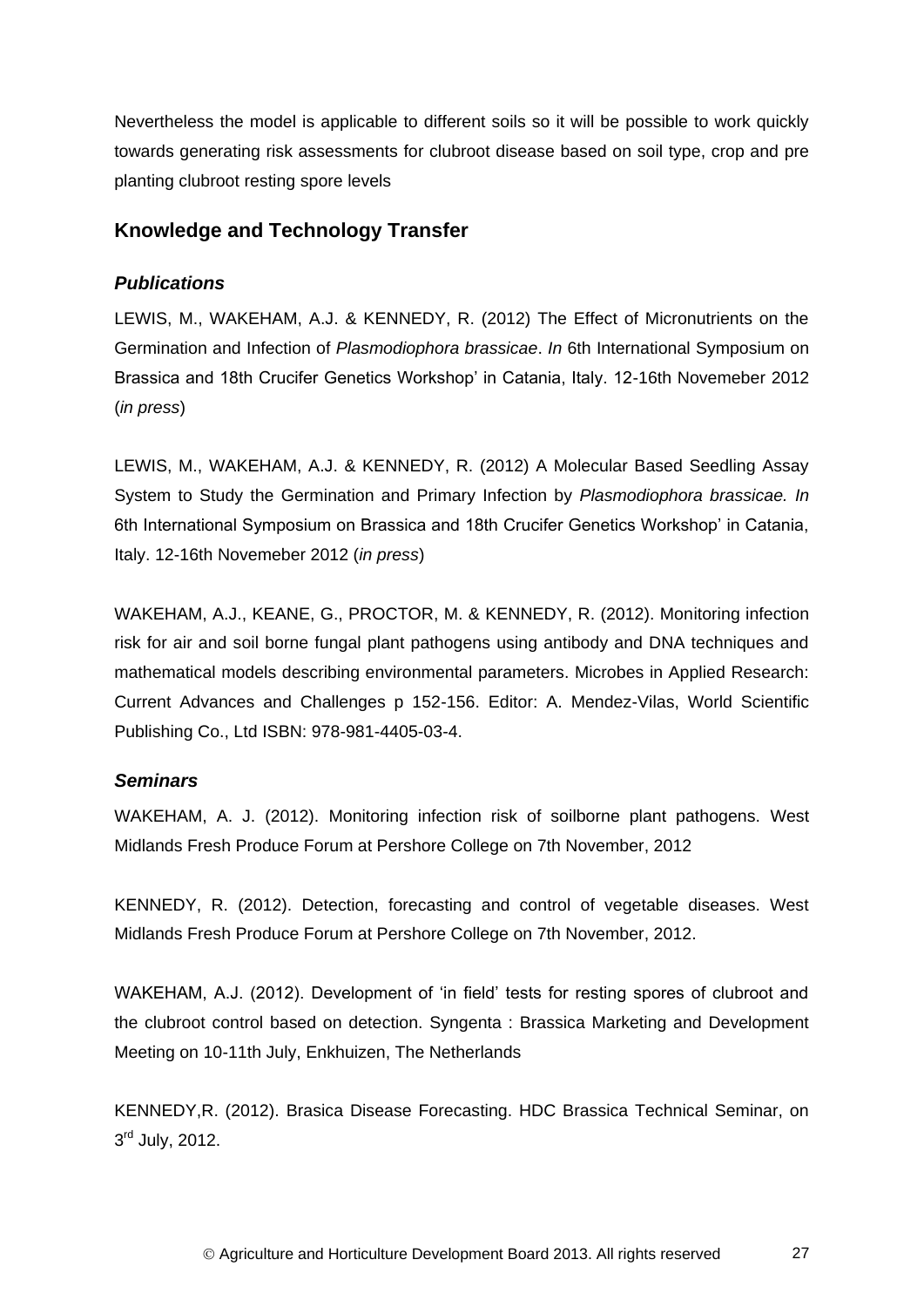KENNEDY, R. (2012). Detection and control of clubroot and other diseases. Alphagrow Growers Evening Meeting, Lancashire on 14<sup>th</sup> February, 2012

KENNEDY, R. (2012). Vegetable, Salad & Herb Growers Technical Update meeting,  $7<sup>th</sup>$ February 2012, Pershore College. UK.

WAKEHAM, A.J. (2012). Detection and control of airborne / soil borne diseases of Brassicas. Getting to the Heart of Horticulture 'Opportunities and challenges for the horticulture and potato sectors in the West Midlands' at The Civic Centre, Pershore on 13th January, 2012.

WAKEHAM, A.J. (2012). RD- 2008-3525 Brassicas: Further development of "in field" tests for resting spores of clubroot and the development of clubroot control based on detection. HGCA Oilseed Rape Disease Monitoring meeting at Broom's Barn Research Centre on 11th January 2012.

WAKEHAM, A.J. & R. KENNEDY (2009). Determining risk of clubroot in UK soils. Brassica Association Growers Meeting, Lancashire.

### *Demonstrations*

G. KEANE, 2011. Demonstration of lateral flows and reader for quantitative measurement of clubroot spore infestation in soil samples. East of Scotland Growers, July 26<sup>th</sup>. G. KEANE, 2012. Demonstration and assessment of commercial soils for clubroot spore infestation, East of Scotland Growers, February

### **References**

Cao, T., Tewari, J., Strelkov, S.E., (2007). Molecular detection of Plasmodiophora brassicae causal agent of clubroot of crucifers, in plant and soil. *Plant Dis.* 91, 80-87.

Greenwood, D.J, Draycott A., (1989a). Experimental validation of an N-response model for widely different crops. *Fert. Res*. 18, 153-174

Greenwood, D.J, Draycott A., (1989b).Quantitative relationships for growth and N- content of different vegetable crops with and without ample fertilizer-N on the same soil. *Fert. Res*. 18, 175-188.